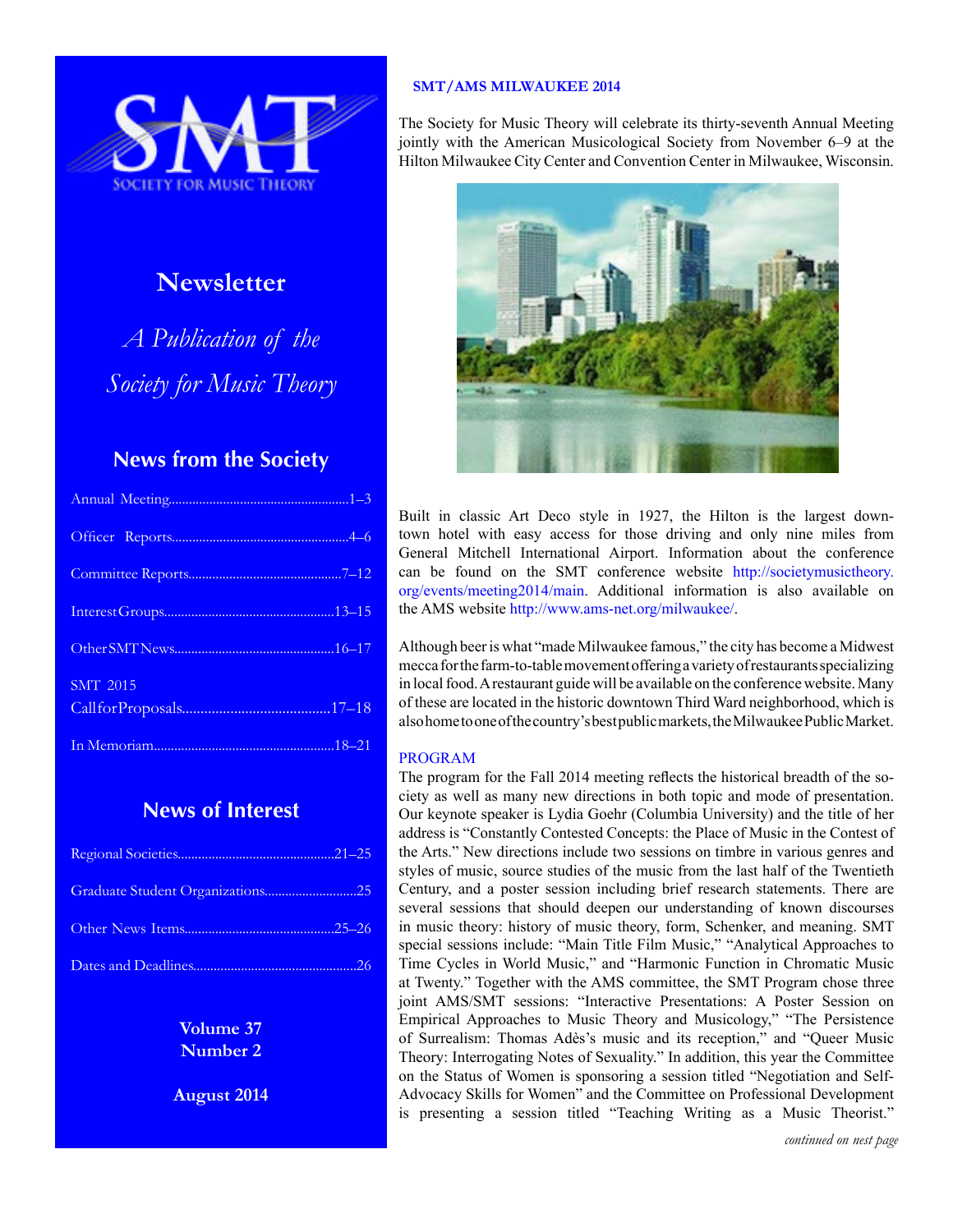# 2014 ANNUAL MEETING *(continued)*

# **2014 Annual Meeting Registration Fees**

On or before 5 p.m. Eastern Time on September 30: \$105 for regular members \$45 student/retired

October 1–31: \$135 for regular members \$75 student/retired

Onsite: \$155 for regular members \$85 student/retired



# **Future Annual Meetings**

2015

October 29-November 1 Saint Louis, Missouri

# 2016

November 3–6 Vancouver, British Columbia (SMT and AMS)

Committee members for the 2014 meeting include: Poundie Burstein (*ex officio*), Leigh van Handel, Michael Klein, Sherry Lee, Judy Lochhead (chair), Alexander Rehding, and Adam Ricci. The committee was busy from January through late March reading and then debating approximately 350 individual proposals, eight proposals for SMT special sessions, and eleven proposals for AMS/SMT Joint Sessions. We are excited about the final program and look forward to hearing the papers.

# Hotel Reservations

Hilton Milwaukee City Center is now accepting reservations for the AMS/SMT Milwaukee 2014 Joint Annual Meeting. To make a reservation, please use the online reservation site or call (414) 271-7250 and ask for "American Musicological Society." Rooms are \$184.00 (plus \$27.78 tax) per night for one or two adults, \$204 (plus \$30.80 tax) for three adults, \$224 (plus \$33.82 tax) for four adults. Inroom wireless or wired internet is available for \$9.95 per day. SMT members are strongly encouraged to stay at the conference hotel, as this ensures that we meet our contractual agreement with the hotel and helps keep rates lower in future years.

# Conference Registration

Registration opens August 1, 2014. You can register online by logging into your account on the SMT website, or by downloading and printing a registration form found at the conference website.

Rates for SMT members will be \$105 regular, \$45 student/retired if received by September 30, \$135 regular, \$75 student/retired if received by October 31. Please note that you must be a current member of the Society for Music Theory to register and attend the Annual Meeting.

# **Transportation**

# Air Travel

Public Transportation: Milwaukee County Transit System ([http://www.](http://www.ridemcts.com/) [ridemcts.com/](http://www.ridemcts.com/)) Milwaukee's public transportation system, services the airport. The ride to the hotel takes approximately thirty minutes on the Rt. 80 Bus, which travels from the Airport to the Hilton hotel. A bus leaves the airport every thirty minutes. The fare is \$2.25 (or \$3.25 Premium Fare). Exact change or pre-purchased ticket is required. Access to this bus's schedule may be accessed at [http://www.ridemcts.com/routes-schedules/routes/80 - Weekday.](http://www.ridemcts.com/routes-schedules/routes/80%20-%20Weekday)

Go Airport Shuttle (<https://goairportshuttle.com/>)is a shared ride service, which will take you to the Hilton for \$14.00, more for private ride. Reservations must be made in advance for this service.

For further information regarding the services of General Mitchell International Airport, either consult the website or contact the airport directly. A taxi to hotel is likely to cost between \$24 and \$29 depending on traffic.

Train and Bus Service Amtrak and Greyhound serve Milwaukee at the Intermodal Station Building located at 433 West St. Paul Avenue, which is 0.4 miles from the conference hotel.

Ground Transportation Around Milwaukee Milwaukee County Transit System provides public bus transportation around Milwaukee. Standard fare is \$2.25 (express fare \$3.25) and ex-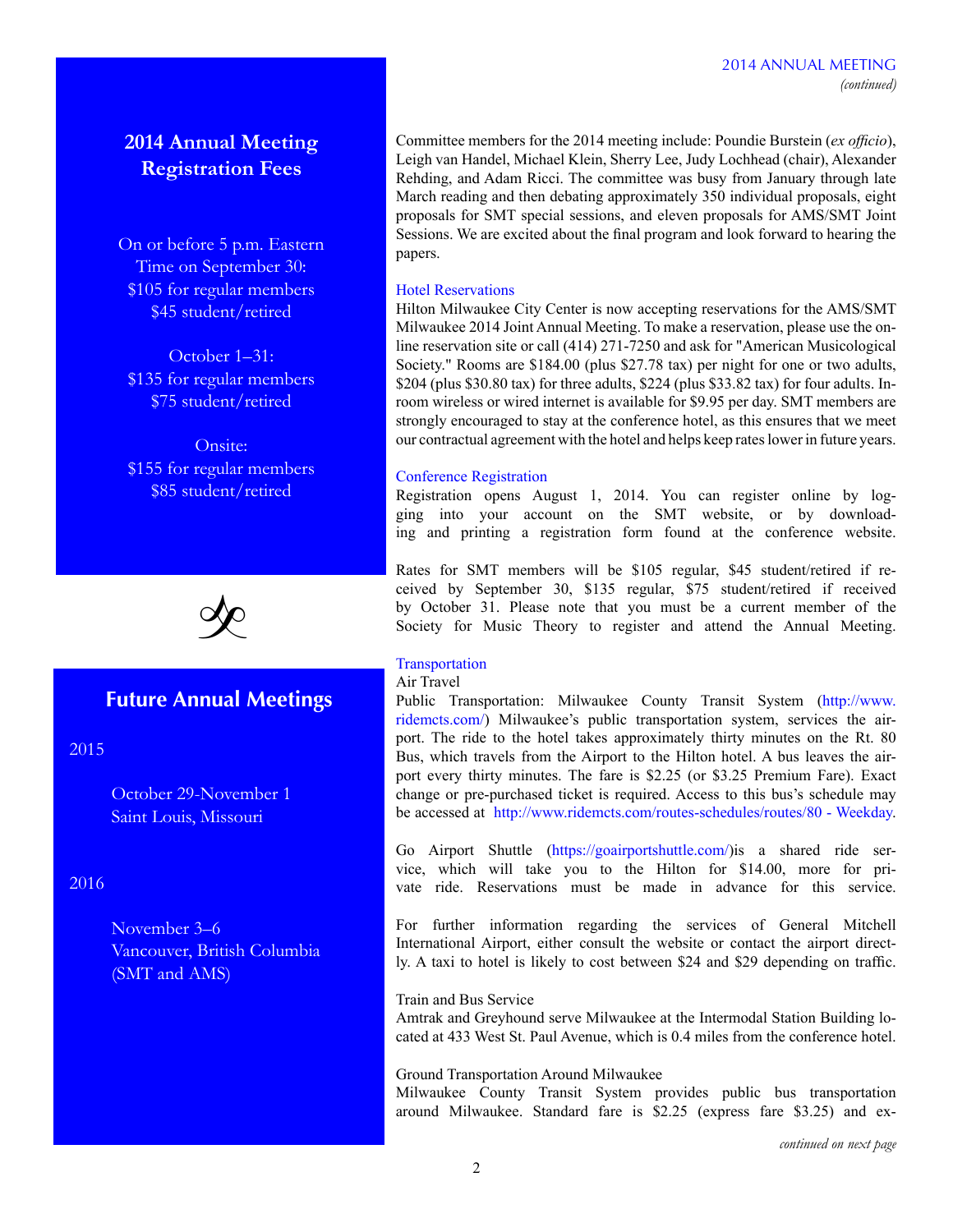# 2014 ANNUAL MEETING

*(continued)*

act change is required. Milwaukee Country Transit Plus is a transportation service for individuals with a disabling illness or condition that prevents them from using Milwaukee County Transit System buses. For more information, visit their website or call (414) 343-1700 (TTD (414) 343-1704).

# Hotel and Conference Center Accessibility.

Every effort will be made to meet the unique requirements of all SMT/AMS attendees. Click here ([http://www.ams-net.org/milwaukee/accessibility/index.php\)](http://www.ams-net.org/milwaukee/accessibility/index.php) for more information and a list of accessibility features at the conference facilities.

# Student Helpers

SMT is looking for student volunteers to help during the conference in return for free registration. A link will be available from the conference page where you can sign up on a first come first served basis.

# Conference Guide Program

Please consider taking part in the Conference Guide Program hosted by the SMT Professional Development Committee. They are looking for both those who would like to be assigned a guide and more senior members who would be willing to serve as guides. More information is available on the conference website.

# Travel and Childcare Grants

The **Committee on Diversity** offers two grant programs for theorists attending the SMT Annual Meeting. Theorists who belong to an ethnic minority (defined here on the basis of the majority of current SMT members) and who are citizens of, or are currently residing in, the U.S. or Canada are invited to apply for Minority Travel Grants. Non-U.S. and non-Canadian citizens who reside outside the United States and Canada are invited to apply for International Travel Grants. Theorists at all stages of their careers, including graduate students, are encouraged to apply. Grants typically range from \$300 to \$600. It is possible to be a repeat recipient as well (though new applicants will be given priority).

Further information is available at the SMT website. Grant applicants with login access to the SMT website may submit the online form [http://societymusictheory.](http://societymusictheory.org/grants/travelgrants/apply.) [org/grants/travelgrants/apply.](http://societymusictheory.org/grants/travelgrants/apply.) Alternatively, applicants may submit a downloadable form http://societymusictheory.org/sites/default/files/SMT\_2014\_Travel [Grant\\_Form.pdf](http://societymusictheory.org/sites/default/files/SMT_2014_Travel_Grant_Form.pdf) to Cynthia Gonzales [cg34@txstate.edu.](mailto:cg34%40txstate.edu?subject=)

In addition to the Minority and International travel grants, SMT is offering several new grant opportunities to help defray the costs of attending our Annual Meeting. These grants are made possible in part by donations from the SMT-40 campaign:

Independent/Unsupported/Undersupported Scholar Grant: available to those who do not have academic positions, or who study or teach at institutions that do not support scholarly conference attendance.

Childcare Grant: available to those SMT members whose attendance at the Annual Meeting incurs extra childcare expenses. This grant is available only to current SMT members.

The deadline for receipt of applications for these grants is September 20, 2014, 5 pm EST. Please go to [http://societymusictheory.org/grants/meetings](%20http://societymusictheory.org/grants/meetings) for information on how to apply.

We look forward to seeing you in Milwaukee!

— Judy Lochhead and Victoria Long

# **Society for Music Theory 2014 Executive Board**

Poundie Burstein, *President* Department of Music Hunter College City University of New York 695 Park Ave. New York, New York 10065 [poundie@aol.com](mailto:poundie%40aol.com?subject=)

Harald Krebs, *Past-president* School of Music University of Victoria P.O. Box 1700 STN CSC Victoria, BC V8W 2Y2 Canada

Michael Buchler, *Vice President* School of Music Florida State University Tallahassee, Florida 32306 mbuchler@fsu.edu

Stanley Kleppinger, *Secretary* School of Music University of Nebraska 113 Westbrook Music Building PO Box 880100 Lincoln, NE 68588 [kleppinger@unl.edu](mailto:kleppinger%40unl.edu?subject=)

Eric Isaacson, *Treasurer*, 2014 Jacobs School of Music Indiana University 1201 East Third Street Bloomington, IN 47405 isaacso@indiana.edu

Victoria L. Long, *Executive Director (ex officio )* vlong@uchicago.edu

*(continued on next page)*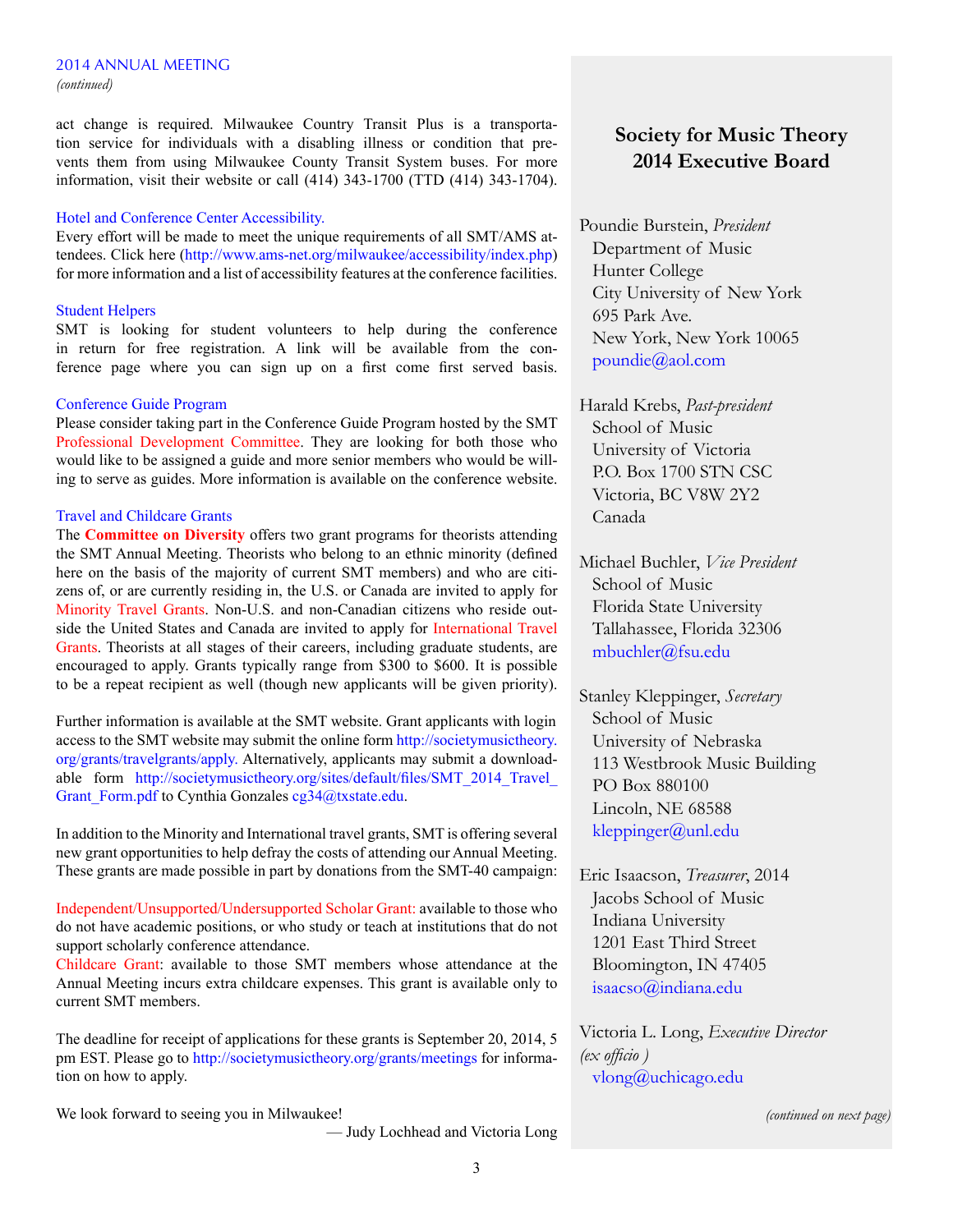# **OFFICER REPORTS**

**Society for Music Theory 2014 Executive Board**

*(continued)*

# *Members-at-Large*

Joseph Kraus, 2014 Florida State University

Brenda Ravenscroft, 2014 Queens University

Áine Heneghan, 2015 University of Michigan

Keith Waters, 2015 University of Colorado at Boulder

Catherine Nolan, 2016 University of Western Ontario

Christoph Neidhöfer, 2016 McGill University



# **Contacting the Society**

Society for Music Theory Victoria Long, Executive Director University of Chicago Department of Music 1010 East 59th Street Chicago, IL 60637 773.834.3821

**FROM THE PRESIDENT**

A few years ago a newly minted assistant professor of music theory confided to me that an essay of hers—the first she ever submitted for blind review—was rejected by a journal. To make matters worse, the comments of one of the referees were particularly caustic. She despondently wondered if she ever would get published, or if she should just



quit academia to find another career. She also noted that it seemed that everybody else she knew had their articles accepted and published without a hitch.

I sympathized with her plight. The notion that articles of others fly through to publication is a common misperception, especially among junior members of our field. In actuality, most article submissions get rejected, even those by some of our most senior colleagues. Indeed, a number of seasoned scholars have confessed to me that the majority of their published works were rejected the first time (or first several times) they were submitted, often accompanied by a less than tactful referee report. I would wager that those who have had the most publications are also those who have received the most rejections.

Naturally, having one's scholarship get turned down is never pleasant in any field. But because ours involves personal engagement with an art form that touches us so deeply, the casting aside of one's ideas in the area of music theory is perhaps particularly hurtful, no matter what one's career stage. This state of affairs is rarely discussed in the open, however: whereas many of us trumpet our successes, we tend to be more reticent about sharing our rejections, so that the resulting pain is usually borne in private. Realizing this, I promised myself that if I ever had a public platform I would discuss this matter openly—which is why I do so now.

Despite its inevitable unpleasantness, rejection nonetheless serves a vital function in any scholarly discipline. If a field is to maintain its integrity, the works that represent it must be vetted by others; this inevitably means that some works proposed for publication or presentation will be turned down. Anyone who has ever complained about the level of discourse sometimes found on SMT-Talk—a platform that by its very nature is minimally vetted—should readily appreciate the usefulness of such scholarly controls.

To be sure, those who graciously volunteer to serve as journal referees ideally should word their suggestions to the authors in as helpful and respectful a manner as possible. After all, the ultimate goal is to encourage good scholarship, and authors more readily take advice that is given courteously than feedback presented in a nasty or clever tone. Regrettably, referee reports are not always as diplomatic as they should be.

But even when they are, the system whereby published scholarship must first run through a gauntlet of adjudication is far from perfect. In particular, it encourages a situation in which those who are more self-confident or thickskinned tend to get published more often, since they are more willing to risk rejection. Conversely, worthy scholars who are less assertive can tend to be pushed aside. This perhaps relates to the troublesome gender imbalance in SMT: studies suggest that women scholars resubmit their essays less frequently than do men, and this in turn has an unfortunate effect on publication rates.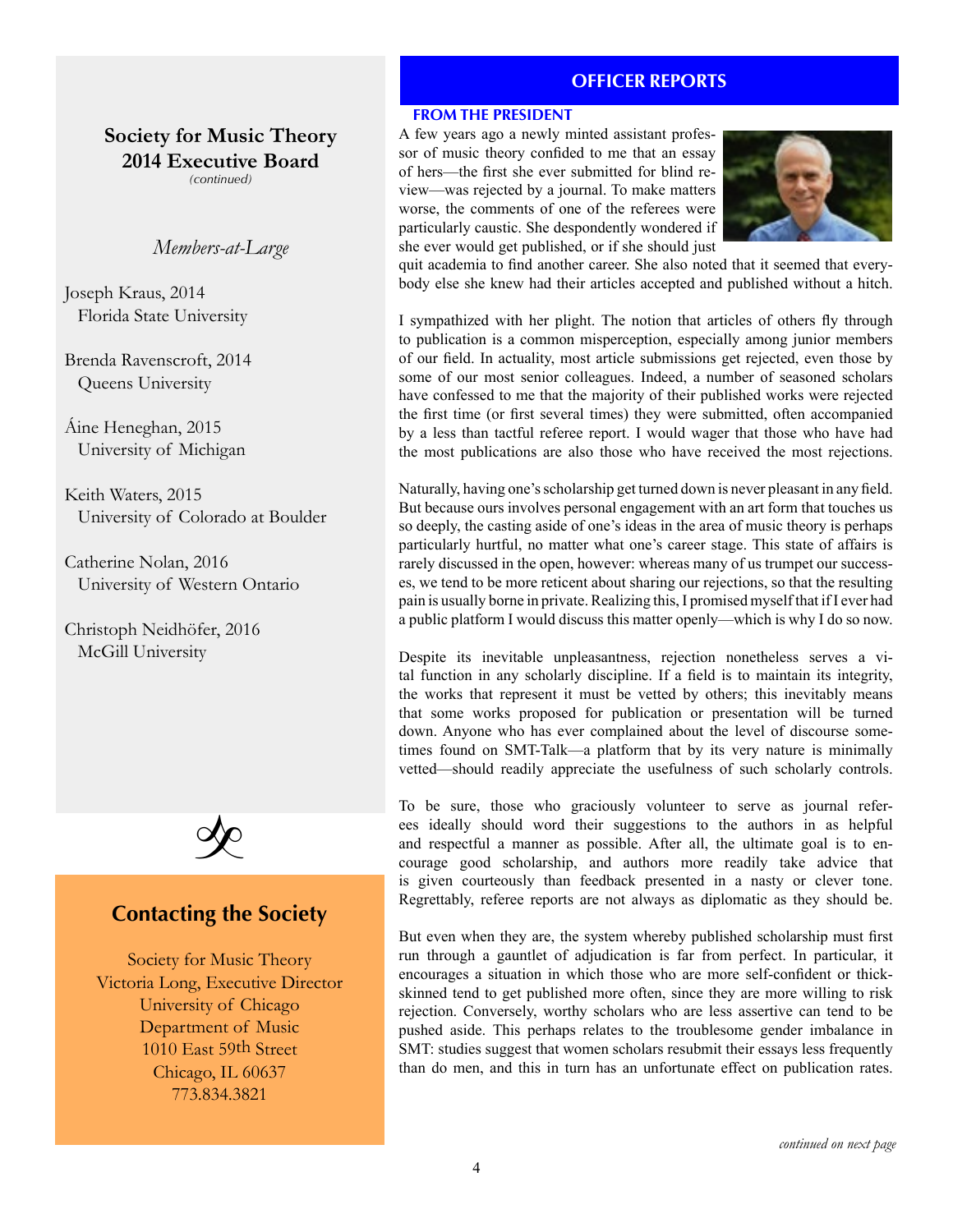# FROM THE PRESIDENT *(continued)*

In responding to the assistant professor, I shared with her some stories of some of my own publication rejections (including some especially blistering referee reports), so as to underline that her hurtful experience was far from an isolated one. I then related what I do in such situations: take a few weeks (or more) to calm down; reread and assess the referees' reports for useful advice; rewrite the essay while keeping in mind these suggestions; and then resubmit the essay, either to another journal or (if the editor's report allows it) to the same journal. I am happy to relate that she followed suit and resubmitted her essay, which became the first of a series of fine articles that she has since published. She is now a tenured associate professor.

It may be some comfort to realize that none of us who engage in music theory scholarship—from students to the senior members of our field—are alone in experiencing the sting of rejection. But for those who cherish the high standards of scholarly endeavors, such setbacks arguably are a small price to pay for the joy of sharing insights into the wonders and enchantments of music. —Poundie Burstein

# **FROM THE VICE PRESIDENT**

The vice president's job includes serving as the liaison to the Society's interest groups and overseeing the subvention grants that we award. Activity among the interest groups continues to increase and we can look forward to some truly innovative programs produced by the IGs at this fall's SMT/AMS Annual Meeting in Milwaukee. As the Meeting approaches, I encourage all members to visit <http://societymusictheory.org/societies/interest> for more information about what the IGs are planning.



# As you will see in the secretary's report, SMT's Executive

Board passed a motion that significantly broadens the scope of our subvention grants. In addition to subsidizing publication expenses (such as copyright fees and music typesetting costs), we now welcome subvention requests for a variety of scholarly endeavors, including—but not limited to—special workshops or conferences. As before, the application deadlines are July 15 and January 15. You can find both the new subvention policy and the online application form at <http://societymusictheory.org/grants/subvention>.

In the January round of subvention applications, two scholars received grants to cover copyright permission fees. Gregory Decker (Bowling Green State University) received \$320 to support his article, "Pastorals, Passepieds, and Pendants: Interpreting Characterization Through Aria Pairs



in the Late Baroque," which was published in *Music Theory Online* Volume 19, no. 4 (December 2013), and Yayoi Uno Everett (Emory University) received \$640 to offset costs associated with her forthcoming book, *Reconfiguring Myth and Narrative in Contemporary Operas by Osvaldo Golijov, Kaija Saariaho, John Adams, and Tan Dun* (Indiana University Press).

—Michael Buchler

# **Society for Music Theory 2014 Committees**

# **Development Committee**

Elizabeth H. Margulis, chair Tim Heltzel Joel Lester Vicky Long, *ex officio* Elizabeth West Marvin

# **IT Committee**

Tim Koozin, chair Sean Atkinson, webmaster Brian Moseley, associate webmaster Robert Kosovsky, list moderator Judith Ofcarcik, *MTO* job list coordinator Shersten Johnson, liaison, Music and Disability Interest Group Yonatan Malin, editor, *MTO* Brent Yorgason, managing editor, *MTO Members-at-Large* Michael Callahan William Guerin Tahirih Motazedian Jeremiah Goyette Kris Shaffer

# **2014 Program Committee**

Judith Lochhead, chair Poundie Burstein, e*x officio* Michael Klein Sherry Lee Alexander Rehding Adam Ricci Leigh VanHandel (chair, 2015 Program Committee)

# **Committee on the Status of Women**

Laurel Parsons, chair Jane Clendinning Brad Osborn Rachel Lumsden Stefanie Acevedo (graduate student) Wendy Lee

*(continued on next page)*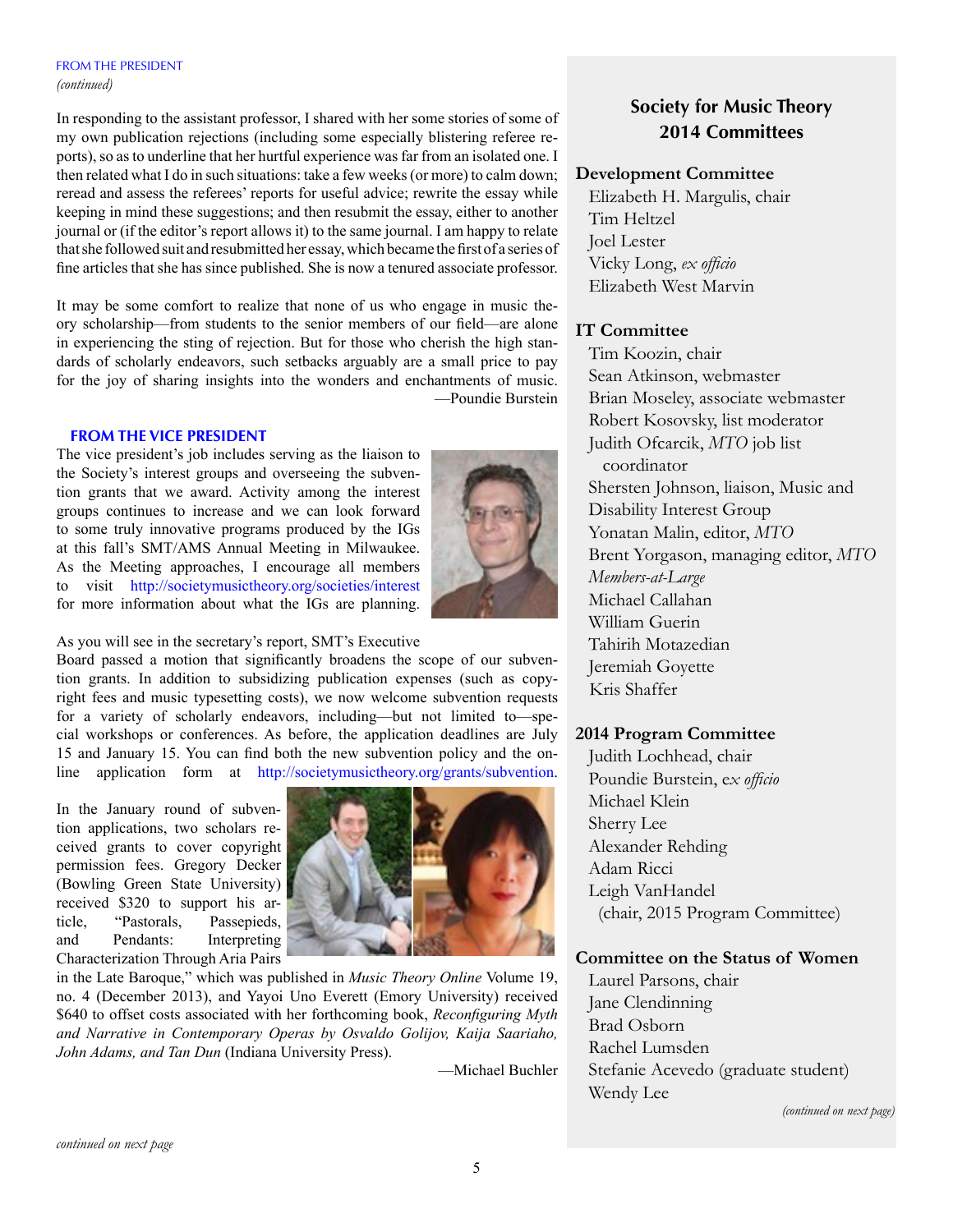# **Society for Music Theory 2014 Committees**

*(continued)*

# **Committee on Diversity**

Cynthia Gonzales, chair John Latartara Eileen Hayes (liaison with CSW) Richard Kurth David Castro Daniel Jenkins Daphne Tan

# **Nominating Committee**

Deborah Stein, chair John Cuciuran Henry Klumpenhouwer Rebecca Leydon Ed Pearsall

# **Local Arrangements Committee**

Victoria Long, Executive Director, chair Daniel Barolsky

# **Committee on Workshop Programs**

John Roeder, chair Judith Lochhead Robin Attas Jay Hook (2015 chair) Graduate Student Workshop Peer Learning Program

# **Publications Committee**

Matthew Shaftel, chair Yonatan Malin (editor, *Music Theory Online*) Karen Bottge Michael Cherlin (editor, *Music Theory Spectrum*) Mark Spicer Ron Rodman (editor, *SMT Newsletter*) Áine Heneghan Tim Koozin

# **ACTIONS OF THE EXECUTIVE BOARD**

# **FROM THE SECRETARY**

I am pleased to announce the results of our 2014 elections. Our new president-elect will be Dora A. Hanninen and our new treasurer will be Jan Miyake. Our Executive Board will add two new members-atlarge: Suzannah Clark and Steven Rings. The terms of service for these positions will begin immediately after the 2014 Annual Meeting in Milwaukee. Thanks to all the candidates who stood for election this year, and to the Nominating Committee, chaired by Deborah Stein for building such a strong slate of candidates.



Since I submitted my previous report for the February 2014 *SMT Newsletter*, the Executive Board has passed the following motions:

1. That starting on January 1, 2014, the additional \$15 postage fee be discontinued for shipping print copies of *Music Theory Spectrum* to members who reside outside of North America.

2. That starting on January 1, 2014, the dues be set at \$75 for regular memberships and \$85 for joint memberships for anyone who resides outside of North America and who is a member of another professional music society.

3. That the approved 2014 budget be amended to allocate \$750 for anticipated conference expenses.

4. That the Mission Statement be revised to: "The Society for Music Theory promotes the development of and engagement with music theory as a scholarly and pedagogical discipline. We construe this discipline broadly as embracing all approaches, from conceptual to practical, and all perspectives, including those of the scholar, listener, composer, performer, teacher, and student. The Society is committed to fostering diversity, inclusivity, and gender equity in the field."

5. That the winning entry of the SMT Logo Contest be adopted as the official SMT logo.

6. That there be established the position of a society statistician, appointed by the president, who on a yearly basis shall maintain, analyze, and make public statistics pertaining to gender and diversity within the Society.

7. That the following be added to the Governance Guidelines, under "General Guidelines for Committees": "These general guidelines for the size, composition, and chairing of the committees, and for the term lengths of its members, may be overridden by the president, in consultation with the Executive Board, if there are extenuating circumstances."

8. That the description of the Subventions Committee in the Governance Guidelines be emended as follows: "The Subventions Committee shall award financial assistance to members of the Society for selected projects in the field of music theory, including out-of-pocket expenses associated with the preparation and publishing of an article or book that has been accepted for publication; special workshops or conferences that deal with music theory; and other such projects. The Subventions Committee shall solicit applications for such awards on a regularly scheduled basis."

*(continued on next page)*

—Stanley V. Kleppinger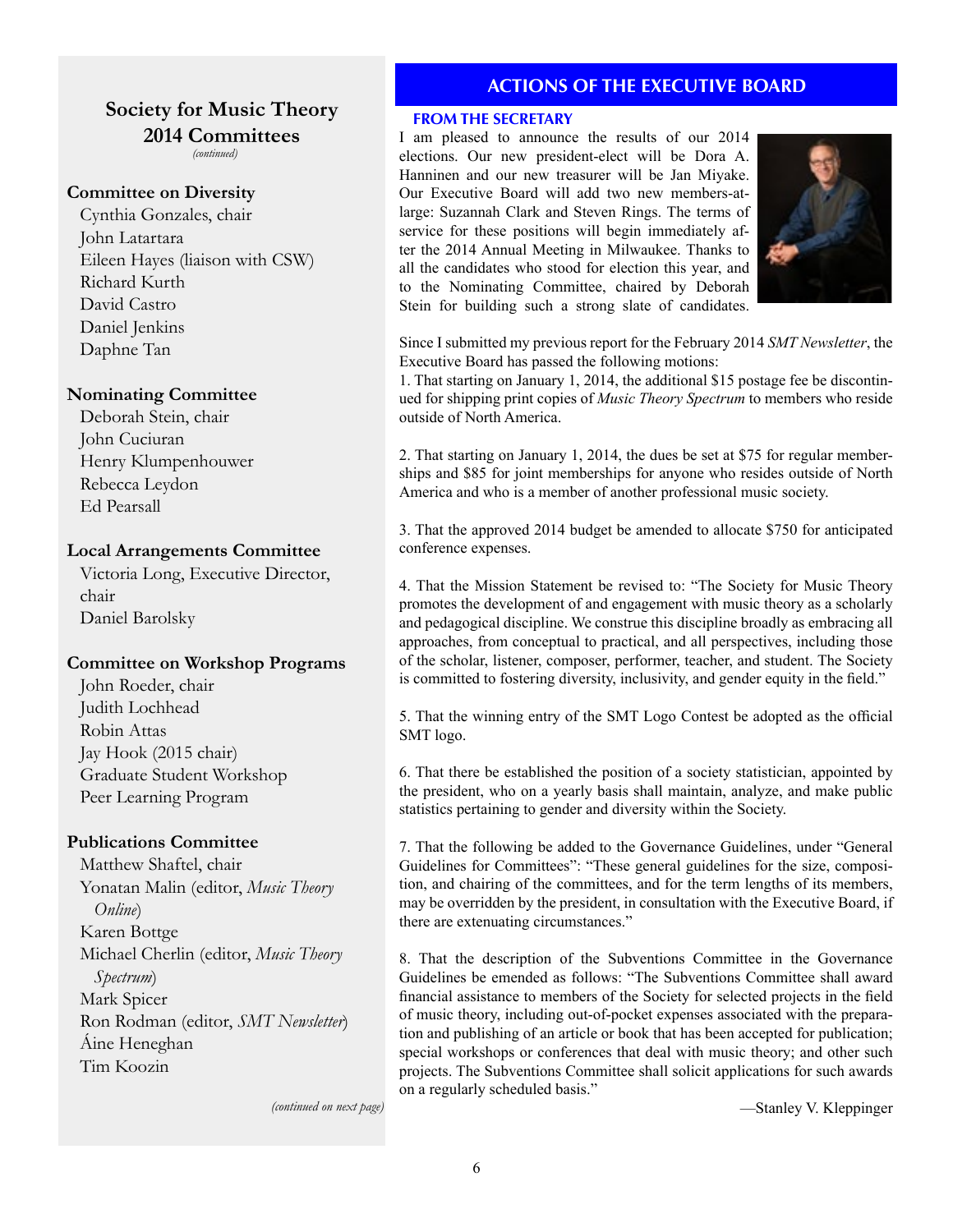# **COMMITTEE REPORTS**

The **Publications Committee** would like to welcome four fantastic new editors to the Society for Music Theory's publications team. David Bernstein (editor) and Yayoi Uno Everett (associate editor) won't officially take over the helm of *Music Theory Spectrum* from Michael Cherlin and Mark Spicer until the end of 2015, but they will begin managing the review of submissions for volumes 38 and beyond, while Michael and Mark focus on production through volume 37. Nicole Biamonte (editor) and Stephen Rodgers (associate editor) will co-edit the two fall volumes of *Music Theory Online* (*MTO*) with Yonatan Malin and Karen Bottge, after which



they will be on their own for the start of the 2015 publishing season. Seth Monahan will continue his term as reviews editor for *Spectrum* until 2017, while Kyle Adams and Heather Platt will complete their terms as reviews editors for *MTO* in 2016.

*Music Theory Spectrum* produced it first volume with Oxford University Press (OUP) without a hitch, and we are excited about the future of this collaboration. As readers may have noticed, the issue is quite a bit longer than previous ones, which will help to relieve the sizable backlog of accepted articles. The journal received fifty-six submissions in 2013, slightly lower than in the previous year, but still quite healthy. The acceptance rate remains at a stunningly low percentage, with only five of these submissions accepted for publication. A number of these submissions were from overseas (21 percent), representing a substantial shift in potential authorship. Gender representation remained steady, with 17.5percent of proposals and 20 percent of accepted articles coming from scholars who are women. We are continuing discussions of how to encourage a more diverse authorship and, as always, would welcome input from the membership of the society.

*Music Theory Online*, the most multimedia friendly journal in the music world, has continued to receive a huge number of submissions: eighty-one this year. The acceptance rate is 23.6 percent (excluding solicited articles), which still allows for four yearly volumes chock-full of world-class research and multimedia support. We are pleased to report that 28 percent of submissions and 31 percent of articles were by scholars who are women, and we hope this will be a trend toward more submissions and acceptances by women authors in the future. *MTO* continues to innovate and, as such, is planning a move to "as-ready" publishing: that is, articles, essays, and reviews will be posted online when they are ready. They will still collect items in issues (four issues/year), but new items, which are not yet part of completed issues, will go on a "latest articles and reviews" page. The publication of individual items will be announced on Facebook and Twitter, whereas announcements on SMT-Announce will be reserved for the completed issues. *MTO* already has a rapid publication process; as-ready publishing will further reduce the time from acceptance to publication. Our publications also continue their tremendous service to music scholars by publishing a large number of book reviews. Over the last publishing season, *MTO* published thirteen reviews and *Spectrum* published five. I know I speak on behalf of the entire society when I thank those who agree to write reviews and those who work tirelessly to edit and solicit them.

The Publications Committee has worked with the IT/Networking Committee, chaired by Tim Koozin, on a new initiative that we hope will become realities over the next few months: SMT-Discuss,a new venue that can better organize our online conversations. It has been developed as the place where more extensive threads found in SMT-Talk can be continued, allowing users the possibili-

# **Society for Music Theory 2014 Committees** *(continued)*

# **Publication Awards Committee**

Wayne Petty, chair Ellie Hisama Daphne Leong Jonathan Dunsby Peter Kaminsky Su Yin Mak Stephen Peles Janet Schmalfeldt

# **Subventions Committee**

Michael Buchler, chair Ryan McClelland David Clampitt Catherine Nolan Matthew Shaftel

# **Professional Development Committee**

Nancy Rogers, chair Jenine L. Brown (graduate student) Diego Cubero (graduate student) Melissa Hoag YouYoung Kang Samuel Ng Philip Stoecker

# **Delegates and Liaisons**

Edward Jurkowski: Delegate to ACLS (2015) Nathan Martin: Representative to U.S. RILM (2016) David Bernstein: Member of the New Grove Advisory Panel (2014)

# **Ad Hoc Committees**

# **Committee on Disability Issues**

Jonathan Kochavi Jeffrey Gillespie Allen Gimbel Jennifer Iverson Julie Pedneault-Deslauriers Ciro Scotto

*(continued on next page)*

*continued on next page*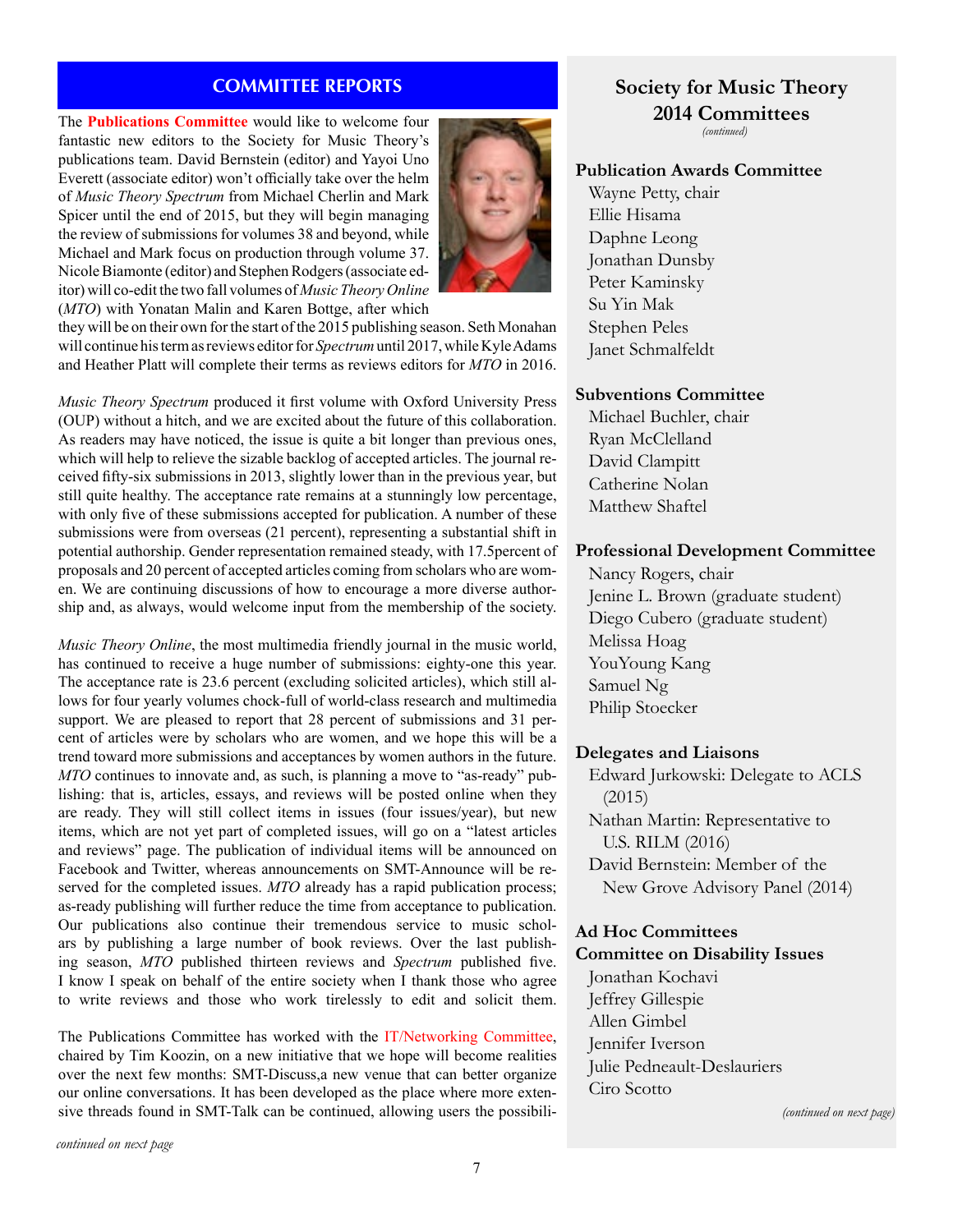# **Society for Music Theory 2014 Committees** *(continued)*

# **Ad Hoc Sustainability Committee**

Philip Duker, chair Amy Engelsdorfer Paul Miller Daniel Shanahan John Snyder

# **Ad Hoc Investment Committee**

Stefan Kostka, chair Breighan Brown Noriko Manabe

*Links to SMT's committees are found at [http://societymusictheory.org/administration/](Links to SMT�s committees are found at http://societymusictheory.org/ administration/committees.) [committees](Links to SMT�s committees are found at http://societymusictheory.org/ administration/committees.).*

# **SMT ANNUAL DUES**

\$85 FOR REGULAR MEMBERS

\$40 FOR STUDENT/RETIRED MEMBERS

YOUR DUES HELP SUPPORT OUR OUTSTANDING PUBLICATIONS.

The postmark deadlines for submitting an application for a Subvention Grant are **January 15 and July 15**.

ty of subscribing at different levels (to individual threads/ subjects, for instance). Ultimately, this new resource will give SMT members a more dynamic control of their engagement. In addition, this will allow SMT-Talk to be more heavily moderated, with long threads invited to move to the online forum. Those who want to continue to receive everything by e-mail may do so by picking up a full subscription.

As always, we thank Ron Rodman for his work as *Newsletter* editor. Corralling all of us "cats" is no easy feat, and he deserves our sincerest gratitude. Please be sure to shake his hand next time you run into him.



COMMITTEE REPORTS

Finally, I want to offer a belated word of sincere thanks to Walt Everett, who fearlessly led the Publications Committee through the challenges presented by a difficult set of publishing circumstances for *Spectrum*, and whose recognition that the duties of our expanding publications efforts needed support of additional personnel. His supreme kindness, gentle prodding, and critical intellect led us through a period of unprecedented publication growth and prosperity. It is both an honor and a daunting task to serve in his footsteps. —Matthew Shaftel

2014 was an eventful year for *Music Theory Spectrum* in several regards. This spring saw our first issue with Oxford University Press, Volume 36, no. 1. The size of the journal has increased by half, allowing for six articles in each issue (in addition to research notes, reviews, and correspondence) as opposed to our previous limit of four. As I write, the latest issue is available online at: [http://mts.oxfordjournals.](http://mts.oxfordjournals.org/) [org/](http://mts.oxfordjournals.org/) and will soon be mailed out in hard copy. Readers will notice an enhanced capability for including supplementary material online, a development that we hope more and more



future publications will take advantage of. Beginning with our next issue, the online publication of articles, research reports, and reviews will be on a rolling schedule—with each article appearing online as soon as the editing process is completed. The hard copy of the journal will continue to be published as before, each spring and each fall. We have also begun to explore the possibility of publishing special issues, to be available online only, each of which would comprise a group of articles selected from past issues, all devoted to a single topic.

The Society has chosen the new incoming editor, David Bernstein, and associate editor, Yayoi Uno Everett, for *Music Theory Spectrum*. David and Yayoi will begin supervising the review process for new submissions beginning July 1, 2014. Mark Spicer and I will continue our terms through the fall of 2015, seeing Volumes 36, no. 2, and 37, nos. 1–2, into print.

As in years past, I would like to take this opportunity to thank the editorial board, Associate Editor Mark Spicer, and Reviews Editor Seth Monahan, for all of their good work. Thanks also to the many anonymous readers outside of the editorial board who make the journal's rigorous review process possible. And finally, thanks to Sarah Cooper and others at Oxford University Press for their work on making the transition to a new publisher as smooth as possible. —Michael Cherlin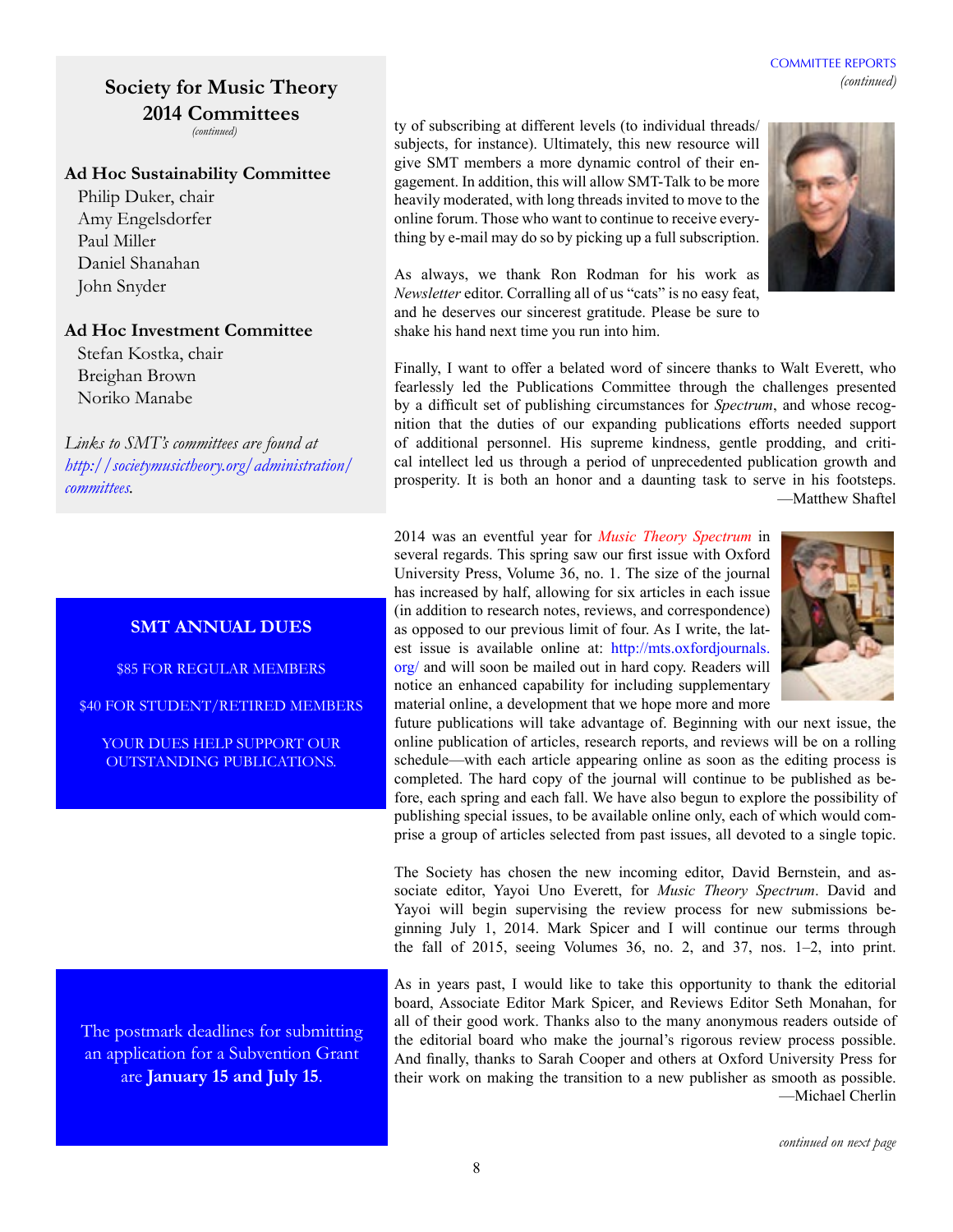# COMMITTEE REPORTS *(continued)*

2014 marks the twentieth year since the publication of *Music Theory Online* (*MTO*) Volume 1.0. In honor of this milestone, *MTO* Volume 20.1, features retrospective essays by the four prior editors. As these essays show, the journal has played a pivotal role in the history of the discipline, pioneering new technologies and modes of inquiry in an open access format. I thank Lee Rothfarb, Eric Isaacson, Timothy Koozin, and Matthew Shaftel for their contributions, and I also thank Kris Shaffer for his companion essay on a possible future experiment in



open peer review. All *MTO* articles, essays, commentaries, book reviews, and conference reports can be found via our volume index or author index. Submissions remain strong. There were eighty-one submissions in 2012–13, and the acceptance rate was 23.6 percent, excluding solicited articles. I am also pleased to report an increase in publications by women and a continued expansion of readership from around the world, as measured by Google analytics. We welcome incoming Editor Nicole Biamonte (McGill University) and incoming Associate Editor Stephen Rodgers (University of Oregon)! Karen Bottge and I will coedit two issues in the fall of 2014 with Nicole and Stephen, before we hand over the reins.

One final piece of *MTO* news: we are in the process of retrofitting older volumes so that the text, examples, and links for all items will be up-to-date and easily accessible. Many thanks to Brent Yorgason, managing editor, and to the team of editorial assistants for their work on the retrofitting project.

\* \* \* \* \*

—Yonatan Malin

In advance of the society's fortieth anniversary in 2017, the **Development Committee**, working closely with the SMT leadership, planned a five-year fundraising campaign aimed at empowering SMT to carry out its mission even more successfully. Over 100 members have made pledges to the campaign to date, totaling over \$70,000.

Donations to SMT-40 are being targeted toward increased accessibility, diversity, and outreach to students and scholars, especially those who are less well funded by their

institutions. Specifically, donations to SMT-40 will be used for: (1) an expansion of travel grants to the annual meeting—helping support scholars without access to university funding; (2) child-care grants for the annual meeting, making it easier for parents of young children to attend; (3) expanded workshop programs, allowing the exchange of ideas at the graduate student and peer learning events at the annual conference; (4) assisting with costs associated with live streaming of SMT conference sessions; and, (5) new granting programs supporting research in music theory. SMT is in the process of establishing an endowment fund to ensure continuous funding for new programs.

SMT-40 needs your support! Eventually, SMT-40 intends to seek funding from outside donors and foundations. First, we must demonstrate that a significant portion of the membership supports the society with annual gifts. SMT-40's current goal is to encourage as many individual SMT members to pledge as possible, in any amount. Each member's contribution, no matter the size, can help make SMT competitive for larger grants in the future. The Development Committee has

# **Society for Music Theory Publications**

# **Music Theory Spectrum Editors and Editorial Assistants**

Michael Cherlin, Editor Mark Spicer, Associate Editor Christoph Neidhöfer, Reviews Editor Emily Vigne, Editorial Assistant Drew Nobile, Editorial Assistant Michael Duffy, Technical Assistant

# **Editorial Board**

Jennifer Bain Vasili Byros Steven Cahn Robert Cook Michael Scott Cuthbert Kevin Holm-Hudson David Kopp Victoria Malawey José Oliveira Martins Ryan McClelland Danuta Mirka Anna Zayaruznya

# **Music Theory Online Editors and Editorial Assistants**

Yonatan Malin, Editor Karen Bottge, Associate Editor Kyle Adams, Reviews Editor Steven Rings, Reviews Editor Brent Yorgason, Managing Editor

# **Editorial Board**

Amy Bauer David Clampitt Stacey Davis Ragnhild Brøvig-Hanssen Robert Hasegawa Kevin Korsyn Panayotis Mavromatis Jan Miyake Nancy Rao Joti Rockwell Stephen Rodgers

# **SMT Newsletter**

Ron Rodman, Editor

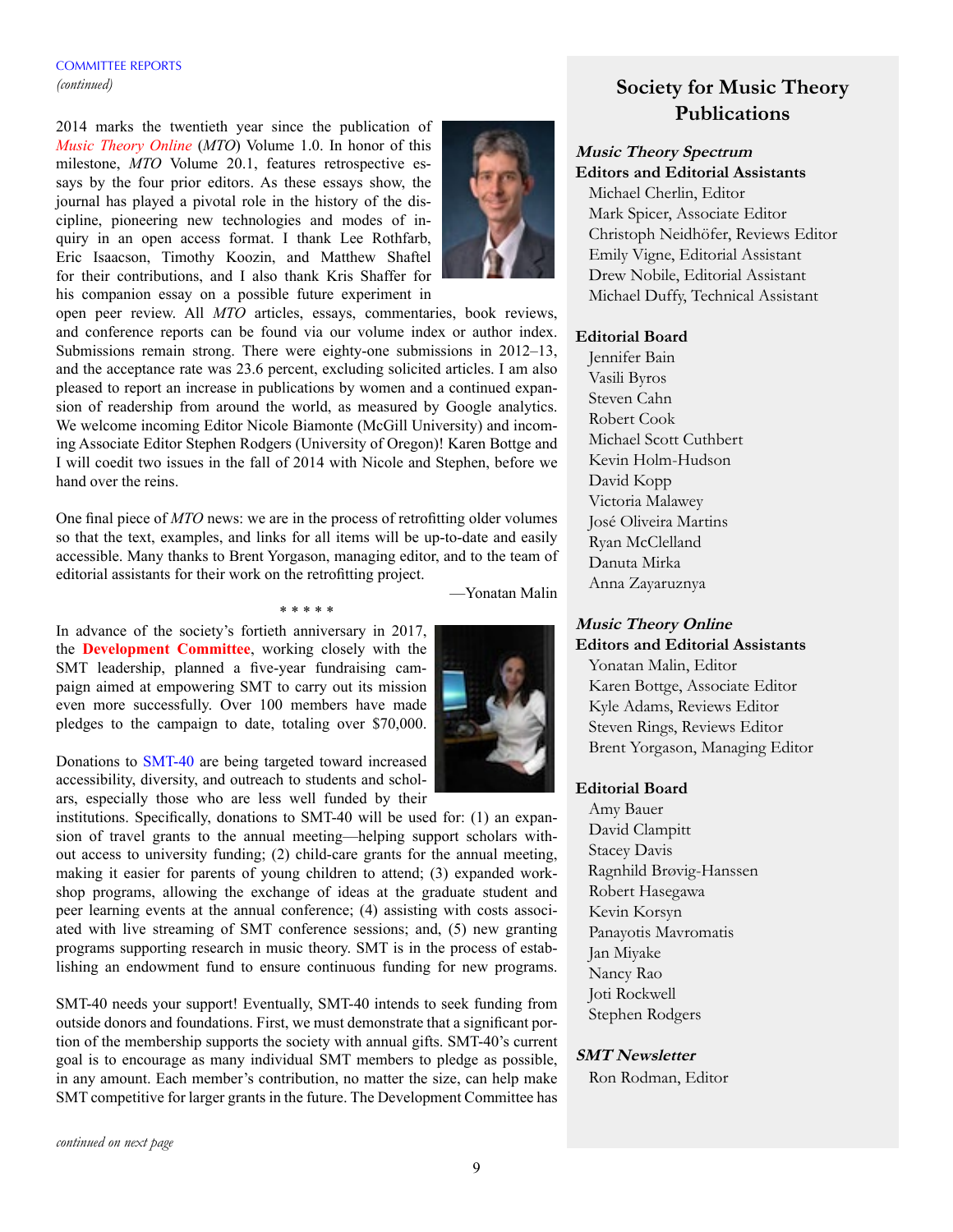# COMMITTEE REPORTS *(continued)*

# **DO YOU KNOW ABOUT THESE SMT GRANTS?**

# **SMT TRAVEL GRANTS**

The Committee on Diversity offers two grant programs for theorists attending the SMT Annual Meeting. Theorists who belong to an ethnic minority (defined here on the basis of the majority of current SMT members) are invited to apply for Minority Travel Grants. Theorists who reside outside the United States and Canada are invited to apply for International Travel Grants. Theorists at all stages of their careers, including graduate students, are encouraged to apply. Grants typically range from U.S. \$300 to \$600.

For more information, please visit [http://societymusicthe](http://societymusictheory.org/grants/travel) [ory.org/grants/travel](http://societymusictheory.org/grants/travel) .

•••••

#### **SMT SUBVENTION GRANTS**

Twice annually, the Society for Music Theory awards Subvention Grants to help reimburse authors for out-of-pocket expenses associated with the preparation and publishing of any article or book in the field of music theory that has been accepted for publication. Among the possible expenses to which the fund may be applied are the copying and setting of musical examples, the payment of copyright or permission fees, the production of graphic and illustrative material, and the development of any relevant computer software, audio material, or other multi-media components essential to the text's production. Proposal submission deadlines are January 15 and July 15.

[http://www.societymusicthe](http://societymusictheory.org/grants/travel)[ory.org/grants/subvention](http://societymusictheory.org/grants/travel) . formed an SMT-40 Student Task Force, led by graduate students Chelsea Burns (University of Chicago) and Aaron Grant (Eastman School of Music), to increase student engagement with the campaign.

The Development Committee would like to encourage every member of SMT to make a gift, and we are encouraging four-year pledges that will take us up to our anniversary year. The Society for Music Theory is a  $501(c)$ 3 nonprofit organization. Contributions are tax-deductible to the fullest extent of the law. For more information or to make a donation, visit [http://societ](http://societymusictheory.org/smtdonations)[ymusictheory.org/smtdonations.](http://societymusictheory.org/smtdonations)

With additional resources and capacity, truly exciting things are in store for the membership of our society, the opportunities at our conferences, and for research and teaching in music theory in the next forty years and beyond.

\* \* \* \* \*

—Lisa Margulis

The **Committee on the Status of Women** (**CSW**) is pleased to announce its new blog, which can be found at [http://womeninmusicthe](http://womeninmusictheory.wordpress.com)[ory.wordpress.com.](http://womeninmusictheory.wordpress.com) This new website will feature posts by the CSW and by guest authors on topics relevant to women theorists and graduate students, and solution-focused responses to reader-submitted questions or problems by a panel of experts. It will provide a safe space where women can anonymously share experiences, good or otherwise (with all identifying information of any kind removed), so that the Society can gain a more accurate picture of the status of women in the field. It



will also contain information on our mentoring programs, including direct links to mentors willing to advise women theorists and students on career matters, and links to resources such as our women and music Wiki bibliography. We welcome guest blog posts, so if you are interested in contributing content or suggestions, please contact blog administrator Stefanie Acevedo at [ste](mailto:stefanie.acevedo%40yale.edu?subject=)[fanie.acevedo@yale.edu.](mailto:stefanie.acevedo%40yale.edu?subject=) Thanks to Stefanie for her work in setting up this exciting new forum!

 Our Facebook group has seen exceptional growth and activity this spring, having reached an unprecedented membership of 188 theorists. This was partly in response to the threads on smttalk over a one-week period revealing some unfortunate attitudes among a few members. The resistance against these attitudes by both female and male theorists was swift and strong, and we were glad that the CSW Facebook page was able to provide a safe, supportive space where many were able to express their concerns and discuss possible responses. If you would like to join the FB group, please check out the link at [https://www.facebook.com/groups/168018430552/.](https://www.facebook.com/groups/168018430552/)

Our article and conference proposal mentoring programs continue to grow, thanks to the outstanding leadership of Rachel Lumsden. This year, participation has almost doubled, as Rachel was able to match twenty-one junior theorists and graduate students with volunteer mentors to help improve the submission and acceptance rates for articles and conference proposals for women. If you would like to participate as a mentee or a mentor, please contact Rachel at [rlumsden@ou.edu.](mailto:rlumsden%40ou.edu?subject=)

We are now preparing for our annual meeting events in Milwaukee. In addition to our annual Brown Bag Lunch, where (as usual) all SMT members are welcome to join us for discussion of present and future initiatives, we will be hosting an evening session entitled "Negotiation and Self-Advocacy Skills for Women." Speakers will include Rachel Lumsden and Stefanie Acevedo on the impact of gender and race on academic negotiation, plus Don Gibson, Eileen M. Hayes, Áine Heneghan, Matthew Shaftel, and Joel Phillips on negotiation from the perspectives of administrators, negotiators, and union representatives. The second half of the evening will be devoted to a speed negotiation session where participants will have a short time to

For more information on these grants, visit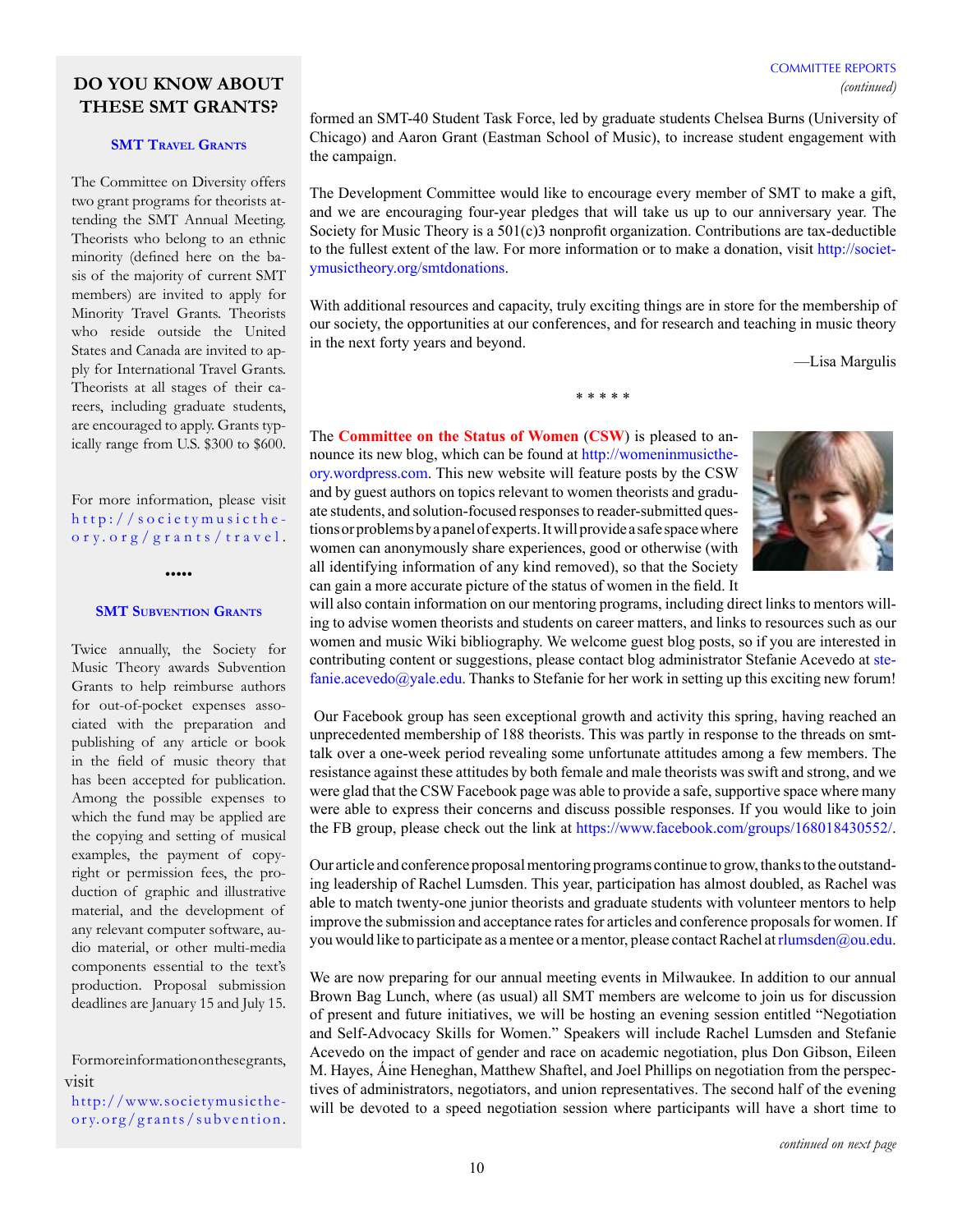# COMMITTEE REPORTS *(continued)*

rotate through several senior administrators, pitch a single request, and receive feedback from each of the administrators on how to improve their request. Preregistration is strongly recommended, so that we can ensure that we have enough volunteer administrators to meet the demand. Interested participants please contact Laurel Parsons at laureliparsons@gmail.com or [laurel.parsons@ubc.ca.](mailto:laurel.parsons%40ubc.ca?subject=)

The CSW would like to thank President Poundie Burstein and the SMT Executive Board for instituting the new Childcare Grant for up to \$200 to help parents defray the costs of care so that they can attend the Annual Meeting. These grants are made possible in part by donations to the SMT-40 Fund. For more information and a link to the application form, please see [http://societymusictheory.org/grants/childcare.](http://societymusictheory.org/grants/childcare)

Finally, the CSW welcomes its newest member, composer, pianist, and theorist Wendy Wan-Ki Lee (Chinese University of Hong Kong). The committee now consists of Stefanie Acevedo, Jane Piper Clendinning, Wendy Lee, Rachel Lumsden, Brad Osborn, Diversity Liaison Eileen M. Hayes, and Laurel Parsons, Chair.

For more information or to submit any questions or concerns pertaining to the CSW's mandate, please contact the chair at [laurel.parsons@ubc.ca](laurel.parsons%40ubc.ca) or [laureljpar](mailto:laureljparsons%40gmail.com?subject=)[sons@gmail.com](mailto:laureljparsons%40gmail.com?subject=).

— Laurel Parsons

\* \* \* \* \*

The **Professional Development Committee** (PDC) will help welcome and orient SMT's newer attendees to the Annual Meeting in Milwaukee and will offer a variety of programs and services to benefit SMT members at every stage of their careers. The PDC will sponsor a special session at 8:00 p.m. on Thursday, November 6, entitled "Teaching Writing as a Music Theorist." This session is geared toward music theorists who either require prose writing in their undergraduate classes or are considering doing so. The evening will begin with brief presentations by our

three panelists, all of whom regularly incorporate prose writing in their undergraduate courses: Walter Everett (University of Michigan), William Marvin (Eastman School of Music), and Lynne Rogers (William Patterson University). This will be followed by a panel discussion addressing the benefits and challenges of including writing in music theory classes. We are very excited about this session because many SMT members are deeply engaged with writing in diverse forms (from traditional term papers to journals and blogs) and have expressed a keen interest in using writing in a variety of courses (from the music theory core to electives for non-music majors to aural skills courses).

If you are attending one of your first Annual Meetings and wish to be paired with a more experienced SMT member, please sign up for a Conference Guide on the registration form or contact Sam Ng  $(ngs]$ @ucmail.uc.edu). If you would like to serve as a guide, please indicate this on the registration form or e-mail Sam. Members who serve as guides will also enjoy the experience. Students (both graduate and undergraduate) are warmly invited to the annual Student Breakfast for food, juice, and coffee paid for by SMT and hosted by PDC member Philip Stoecker. The breakfast will be held from 7:30–9:00 a.m. on Friday, November 7. It is a great way to meet other students, develop that all-important professional network, and find out about student-run conferences, publications, and events.

# **SMT Membership Reminder**

To receive future issues of *Spectrum*, make sure to renew your membership.

To do so, visit <http://societymusictheory.org/membership> and follow the instructions.

Dues are payable online through PayPal.

If you prefer, you may download a membership form in PDF format and mail your registration and payment by personal check or money order in U.S. funds. Send membership renewals to:

> Society for Music Theory c/o Department of Music University of Chicago 1010 E. 59th Street Chicago, IL 60637

Your membership dues help support the numerous services offered by SMT including networking services—and give you the opportunity to contribute to the Society's wellbeing. A complete listing of membership benefits may be found on <http://societymusictheory.org>.

# **Moving?**

To ensure that you receive your *Music Theory Spectrum* in a timely fashion, please log in to your account and change your address information at least 30 days prior to your move. If you have any questions or claims of missing issues, please contact the Executive Director, Victoria Long ([vlong@uchicago.edu\)](mailto:vlong%40uchicago.edu?subject=).

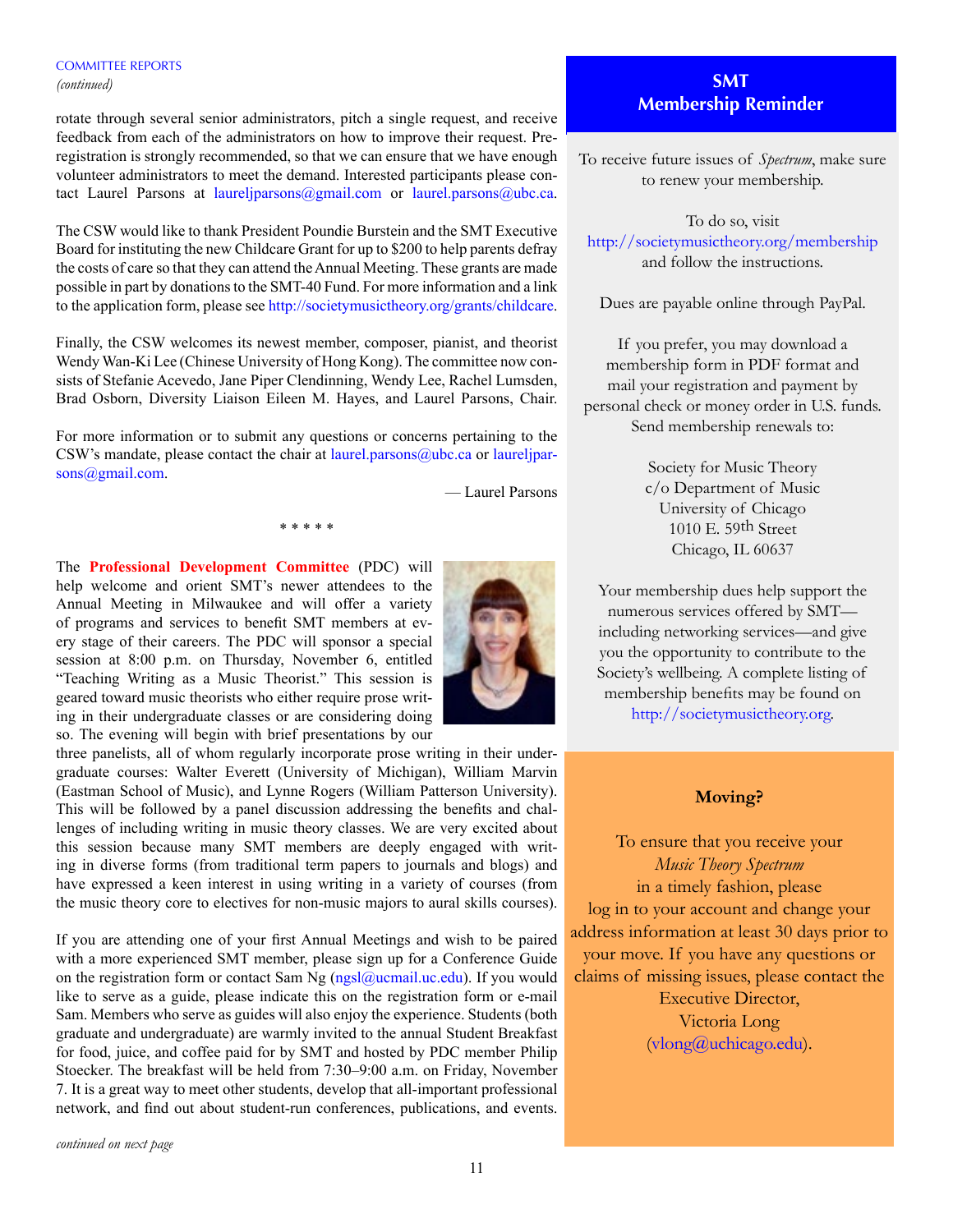members of the Society are available to review and critique CVs and to express my appreciation to the leaders for accepting our invicover letters one-on-one. Attendees at any career stage who wish to tation to share their knowledge; to the members of the committake advantage of this opportunity should bring at least five copies tee itself, Jay Hook, Robin Attas, and Judy Lochhead, for their of both their current CV and a generic cover letter to the session. considerate counsel; and to all the participants, with our hopes The CV Review Session is scheduled for 1:00–3:00 p.m. on Friday, that they will benefit intellectually and professionally from this November 7. Questions concerning this session should be ad-program. For more information on graduate workshops, see dressed to Melissa Hoag ([hoag@oakland.edu\)](mailto:hoag%40oakland.edu?subject=), session coordinator. [http://societymusictheory.org/graduate\\_workshops](http://societymusictheory.org/graduate_workshops).

Throughout the year, the PDC maintains the "Society for Music Theory Graduate Students" page on Facebook, a site that facilitates discussions among students and first-year Facebook page may be accessed from the PDC's website at enhance the professional activities of the Society and the accessi-

\* \* \* \* \*

At the Annual Meeting in Milwaukee, the **Committee on Diversity** will host a networking luncheon on Friday, November 7, to honor 2014 Minority and International Travel Grant Recipients. All former grant recipients are invited to attend. Details will be announced via smt-announce in the fall.

We ask all SMT members to encourage minority and international students and colleagues to apply for a travel grant

The SMT Committee on Diversity seeks to promote the diversi-and John Snyder for continuing to serve, and I am delighted to ty of race and ethnicity, culture, values, and points of view with-welcome Amy Engelsdorfer onto the committee. Our group has in the Society. To this end, the committee fosters thought on and a number of ideas that we hope to explore in the coming year. provides support for: an environment supportive of racially and ethnically diverse communities within the Society; the produc-If anyone wishes to become more involved with issues of sustainabiltion of knowledge from distinctive viewpoints; the recruitment ity in our society, please do not hesitate to contact me at [pduker@udel.](mailto:pduker%40udel.edu?subject=) from underrepresented groups. If anyone wishes to be more involved with these activities, please do not hesitate to contact me by e-mail or telephone at  $cg34@$ txstate.edu or (512) 245-2018. —Cynthia I. Gonzales

### \* \* \* \* \*

Due to popular demand, the SMT Executive Board approved offering an unprecedent number of workshops for the upcoming Annual Meeting in Milwaukee. Three eminent scholars—Elizabeth West Marvin, Jocelyn Neal, and Peter Schubert—will be leading graduate student workshops in their respective areas of expertise, and two Peer Learning workshops, intended for the



The PDC will also offer a CV Review Session, in which senior scribed. As chair of the **Committee on Workshops**, I would like rest of the Society, will be facilitated by Patrick McCreless and Andrew Mead. There was an excellent response to our call for applications to these workshops, so that they are all fully sub-

—John Roeder

\* \* \* \* \*

faculty. Administered by Jenine Brown [\(jenine.l.brown@](mailto:jenine.l.brown%40gmail.com?subject=) The SMT *ad hoc* **Committee on Sustainability** seeks to minimize [gmail.com](mailto:jenine.l.brown%40gmail.com?subject=)) and Diego Cubero ([dcubero@umail.iu.edu](mailto:dcubero%40umail.iu.edu?subject=)), our the environmental footprint of our national meetings in ways that <http://societymusictheory.org/administration/committees/pdc>. bility of meetings to all members. The past few years have seen — Nancy Rogers many advances in our efforts to be more sustainable and accessible as a society. We have moved to an online submission process for paper proposals and thanks to the wonderful work of the IT Committee and the ad hoc Committee on Disability Issues, there were a number of live streaming sessions for those who could not travel to the 2013 conference. Furthermore, many more people took advantage of posting handouts and other materials online ahead of the 2013 conference, and some presenters even posted QR codes at the beginning of their talk so that examples and handouts could be downloaded easily at the session. I have heard informally from quite a few members who purchased carbon offsets for their conference travel (often as low as \$5.00); seemingly small steps like this are very encouraging and have an impact.

to attend the Annual Meeting in Milwaukee. See the an-I would like to thank Jill Brasky for her service in chairing the comnouncement elsewhere in this newsletter for information. mittee for the past two years—she provided an admirable model for me to follow. I would also like to thank Paul Miller, Dan Shanahan,

and training of minority graduate students; and the study of music [edu](mailto:pduker%40udel.edu?subject=). We would welcome any suggestions, comments, or inquiries. —Phil Duker

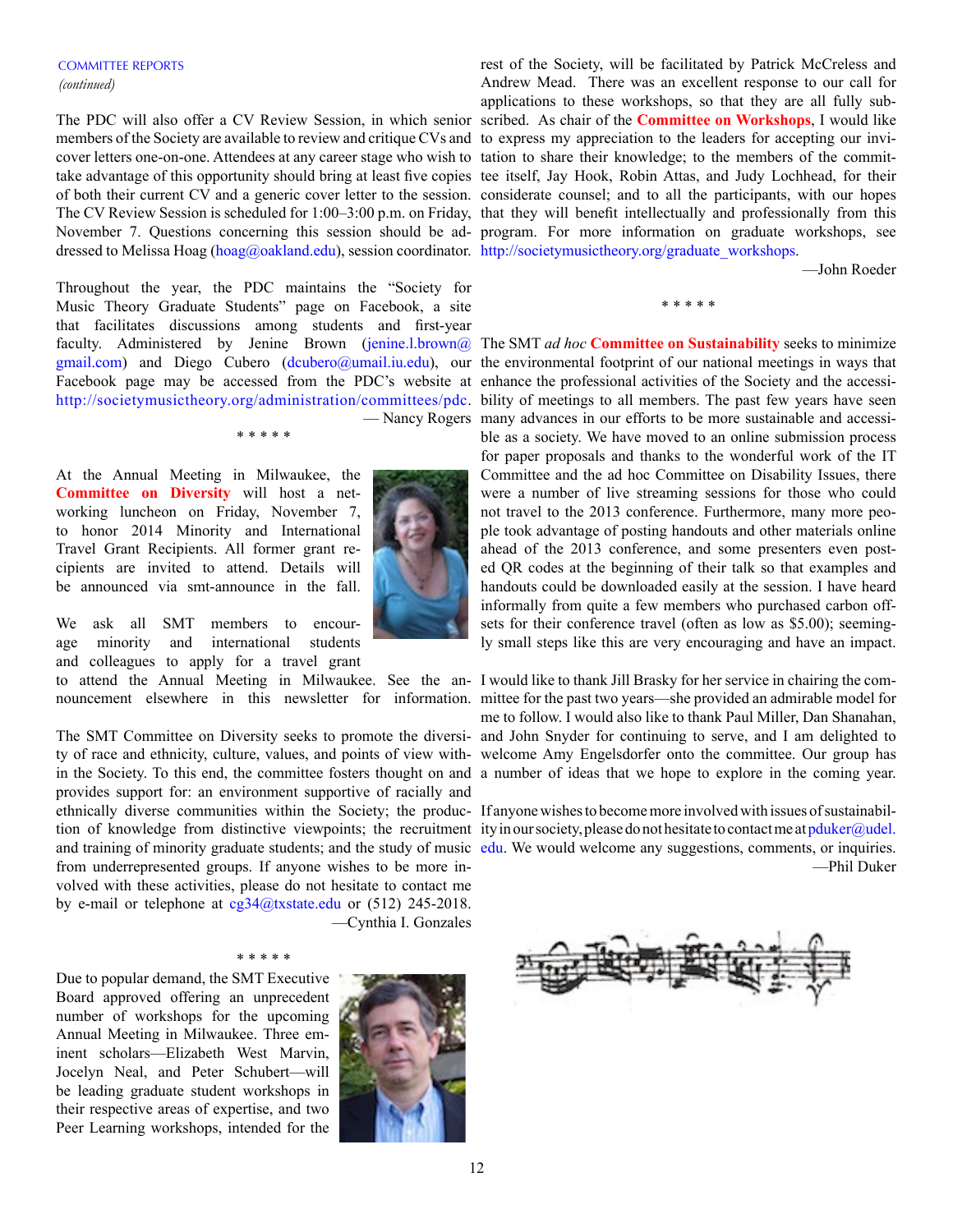# **NEWS FROM INTEREST GROUPS**

Pellegrin (University of Missouri) and Ben Geyer (University of visit our website [\(http://societymusictheory.org/societies/interest/](http://societymusictheory.org/societies/interest/fmig)

SMT-Jz would like to remind all scholars of jazz theory that our online bibliography needs continual updating. Please send citations to Kent Williams at [jkwillia@uncg.edu](mailto:jkwillia%40uncg.edu?subject=), or Henry Martin Each year the SMT **Popular Music Interest Group** (**PMIG**)

tact Janna Saslaw at [jksaslaw@loyno.edu](mailto:jksaslaw%40loyno.edu?subject=). Questions about sen democratically prior to the meeting via our listserv. Our this year's meeting or concerning the general nature and sessions are conducted in an improvisatory and informal format. scope of SMT-Jz may be forwarded to the interest group chair, Keith Salley (Shenandoah Conservatory) at [ksalley@su.edu.](mailto:ksalley%40su.edu?subject=) During our annual meeting the PMIG also announces the win-

\* \* \* \* \*

The **Russian Theory Interest Group** had its successful inaugural meeting in Charlotte. We discussed the formation of our in-Please visit our website for more information on the group, to sign up dependent list-serv, creation of a webpage on the SMT website, for our mailing list, or to access the archive of previous PMIG discus[yev@lsu.edu.](mailto:ibazayev%40lsu.edu?subject=) The reading materials for discussion at this year's patience in easing me into this position. See you all in Milwaukee! interest group meeting were announced on the SMT listserv in June, 2014. We look forward to seeing you in Milwaukee! —Inessa Bazayev \* \* \* \* \*

graphics engaged in productive discussions ranging from the

**SMT-Jz**, the Society for Music Theory's **Jazz Interest** (which currently has sixty-one current members), and establishing a Group, will host its twentieth annual meeting at the three-year term for Chair Juan Chattah and Vice Chair Frank Lehman. 2014 SMT/AMS Annual Meeting in Milwaukee, WI. The Interest Group is currently undertaking several projects, in-As always, all members of SMT are welcome to attend. cluding: coordinating efforts to generate a crowd-sourced annotat-The SMT-Jz award committee extends its call for nominations and video game music scores; collaborating with *MTO*'s initiative for the Steve Larson Award for Jazz Scholarship. Readers will on crowd-reviewed articles; exploring potential collaborations with find a full description of the award and its criteria on the SMT- other interest groups; and facilitating dialogue with researchers Jz interest group webpage [http://societymusictheory.org/soci-](http://societymusictheory.org/societies/interest/jazz)working in film, video games, media studies, musicology, com[eties/interest/jazz](http://societymusictheory.org/societies/interest/jazz). If the committee determines a qualified re-posers, sound designers, and others in allied fields of the industry. cipient, the award will be announced at the meeting. Questions During the forthcoming AMS/SMT Annual Meeting in Milwaukee, and nominations can be forwarded to the committee chair, FMIG will hold a special session on video games, intended to inJanna Saslaw (Loyola University) at [jksaslaw@loyno.edu.](mailto:jksaslaw%40loyno.edu?subject=) troduce scholars to ludomusicology and VG music analysis. The The Jazz Theory Pedagogy Committee, chaired by Garrett poser and conductor Andy Brick, and will also include a number Michaelsen (University of Massachusetts, Lowell), will re-of video game stations where participants can actually play video port on its work over the past year in compiling and con-games. Thanks to Jesse Kinne, Bill O'Hara, and Frank Lehman, solidating vast amounts of pedagogical materials. who have been instrumental in organizing this upcoming session. The meeting will include a discussion of models of prolonga-research on music (broadly understood to include sound) within film, tion in modern jazz, as well as alternative approaches. Richard game, and multimedia. For more information about the group please Kentucky) will share their current research. Attendees are invit-[fmig\)](http://societymusictheory.org/societies/interest/fmig) and join our Google+ blog. Questions and suggestions related ed to participate in what we hope will be a fruitful discussion. to the group may be directed to Juan Chattah (j.chattah @miami.edu). group's name to governance, regular activities, and future projects. Topics discussed at the 2013 meeting included reconsidering the group's name, developing a website and Google+ blog platform ed bibliography (through Wikia); establishing a repository of film session will feature a presentation by award-winning VG com-FMIG strives to create a scholarly space to stimulate and disseminate —Juan Chattah

\* \* \* \* \*

(Rutgers University) at [martinh@andromeda.rutgers.edu.](mailto:martinh%40andromeda.rutgers.edu?subject=) meets to conduct a few orders of business, and then de-Anyone interested in joining the SMT-Jz listserv can con-ed to current research in popular music. Topics are chovotes the majority of our time to discussing a topic relat-

> —Keith Salley ners of two recently conceived publication awards: the PMIG Publication Award for a superior publication on popular music written by a senior scholar; and the Adam Krims Award for a similarly outstanding publication by a junior scholar.

and the joint AMS/SMT proposal for a special session at the sion threads. Many thanks are due to our Webmaster Trevor de Clercq 2014 Annual Meeting in Milwaukee. Those interested in join-for his tireless efforts in keeping our information ever timely, and ing our private list-serv should e-mail Inessa Bazayev at ibaza- to our previous chair Anna Stephan-Robinson for her indefatigable —Brad Osborn

\* \* \* \* \*

The newly-formed **Film and Multimedia Interest Group** on Friday, November 7, from 5–7 p.m., the **Work and Family**  held its inaugural meeting at the 2013 SMT Annual Meeting in **Interest Group** (**WorkFam**) will present a draft of the "Resolution Charlotte. Thirty-seven individuals representing varied demo-of Best Family-Supportive Practices at Institutions of Higher At our business meeting at the 2014 Annual Meeting in Milwaukee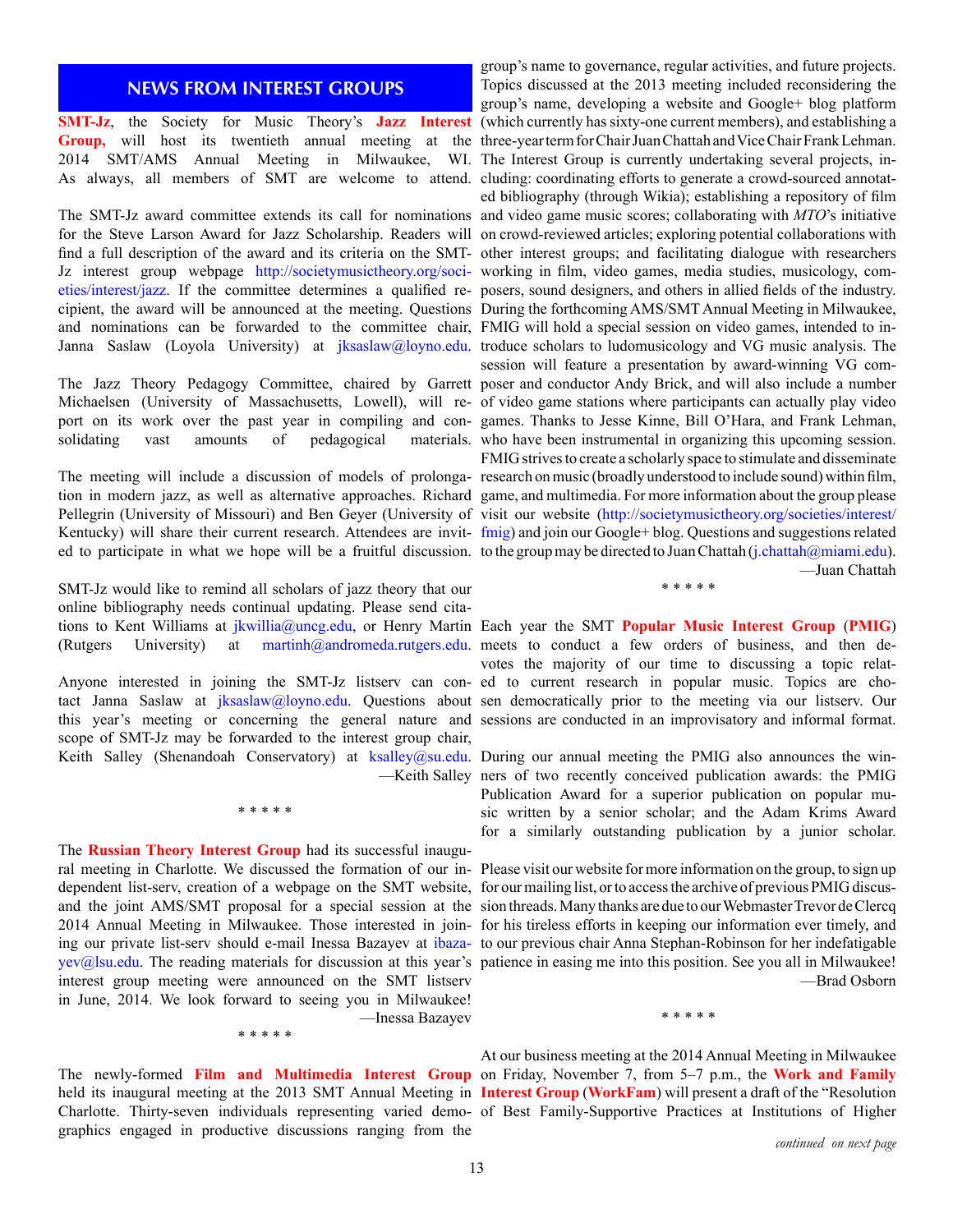#### NEW FROM INTEREST GROUPS *(continued)*

Learning" for approval. Volunteers from WorkFam and other interfor their dedication to the project. In addition to discussing the doc-Iverson, and Joseph N. Straus) and three respondents: noted sethat SMT members might have. Candidates do not have to be current of Texas at Austin), and his collaborator in ongoing neurodiver-

"Parenting at Different Career Stages," and will feature SMT pan-which disability identity is made unstable based on its very ubiqelists, along with guest speaker, Dr. Noelle Chesley (University of uity. Join us in striving toward more inclusive cultural scripts! Wisconsin–Milwaukee). Dr. Chesley is a sociologist who received her doctorate from Cornell University, and her current research interest Our website, with instructions to join the DISMUS-L e-mail listis in the area of dynamics of family and employment. Details on Dr. serv and a link to our Facebook group, is [http://musicdisability](http://musicdisabilitystudies.wordpress.com)Chesley's participation will be announced later. We thank the SMT studies wordpress.com, or you may contact Jennifer Iverson at [jen](mailto:jennifer-iverson%40uiowa.edu?subject=)Program Budget Committee for funding Dr. Chesley's honorarium. [nifer-iverson@uiowa.edu](mailto:jennifer-iverson%40uiowa.edu?subject=).

WorkFam always welcomes suggestions and new members. To provide feedback, e-mail Clare Eng at [clare.eng@belmont.](mailto:clare.eng%40belmont.edu?subject=)

\* \* \* \* \*

Pursuant to suggestions made at the Charlotte meeting, the **Post-1945 Music Analysis Interest Group** is in the process of establishing a membership database, both to facilitate communication between its members and to assess the interests of its growing membership. From now until the meeting at Milwaukee, we hope to accomplish a number of additional projects, as well as improve The **Music Theory Pedagogy Interest Group** would like to the group's infrastructure. We also intend to meet in Milwaukee, thank Gary Karpinski for serving as chair since fall 2008. Under though we are still settling upon a topic. We anticipate engaging in Gary's leadership, the Pedagogy Interest Group has sponsored a roundtable format this year, with the discussion centered around numerous special sessions that have improved, enriched, and certain repertoire, articles, or a topic of interest. As always, we challenged the ways we teach music theory. Daniel Stevens was encourage those interested in post-1945 music to become mem-elected to chair the Pedagogy Interest Group in March 2014. bers of our group, and we look forward to seeing everyone at our Milwaukee meeting, member or otherwise. For more information, The Pedagogy Interest Group will convene once again at the contact Matthew Schullman at [matthew.schullman@yale.edu](mailto:matthew.schullman%40yale.edu?subject=). SMT Annual Meeting in Milwaukee. Please check the conference

The **Disability and Music Interest/Study Groups** (**DISMUS**) Between Annual Meetings, we invite you to stay connected by continue to build and utilize a support network to help SMT/ visiting our website [\(tinyurl.com/SMTPedagogy](tinyurl.com/SMTPedagogy)), joining our AMS members encountering disability in their teaching or e-mail list ([tinyurl.com/SMTPedagogyList\)](tinyurl.com/SMTPedagogyList), and following pedpersonal lives (see our website at http://musicdisability- agogy-related discussions on Twitter (#mtped). Please forward [studies.wordpress.com/support-networks/\)](http://musicdisabilitystudies.wordpress.com/support-networks/). We are also col- inquires and suggestions to Daniel Stevens [\(stevens@udel.edu](mailto:stevens%40udel.edu?subject=)). laboratively building a database "Musical Representations of Disability," which chronicles musical works that use disability or disabled characters thematically ([http://musicdisability](http://musicdisabilitystudies.wordpress.com/musical-representations-of-disability/)[studies.wordpress.com/musical-representations-of-disability/\)](http://musicdisabilitystudies.wordpress.com/musical-representations-of-disability/).

\* \* \* \* \*

est groups within SMT created this document collaboratively and sion will feature six brief position papers (by Michael Bakan, worked to refine it over the summer, and we thank all the volunteers Stephanie Jensen-Moulton, Jessica Holmes, Blake Howe, Jennifer ument, we shall also hold elections for chair. We are currently iden-nior disability studies scholar Tobin Siebers (University of tifying candidates for this election, and welcome any suggestions Michigan), senior musicologist Andrew Dell'Antonio (University members of WorkFam, as long as they are wiling to become mem-sity research, Elizabeth J. Grace (National Louis University). In bers, and are committed to furthering WorkFam's stated mission. this highly interactive and interdisciplinary session, we will open Our themed discussion for the Annual Meeting is tentatively titled (re)imagine a radically progressive social and cultural space, in In addition to a business meeting at the 2014 SMT/AMS Annual Meeting, the DISMUS group plans an provocative, interdisciplinary evening session entitled "Recasting Music: Body, Mind, and Ability" on Saturday, November 8, from 8–11 p.m. The sesa conversation that argues for the utility of bodily difference. We

\* \* \* \* \*

—Jennifer Iverson

[edu](mailto:clare.eng%40belmont.edu?subject=). To join WorkFam, go to our Google Groups page. [\(https://](https://groups.google.com/forum/%3Fhl%3Den%23%21forum/smtworkfam) The **Mathematics of Music Analysis Interest Group** welcomes [groups.google.com/forum/?hl=en#!forum/smtworkfam\)](https://groups.google.com/forum/%3Fhl%3Den%23%21forum/smtworkfam) suggestions for events to host at our regular meeting time at the 2014 —Clare Eng Annual Meeting in Milwaukee, and any other ideas for future activities that could be sponsored by the group. Suggestions and inquiries can be made to Jason Yust, [Jason.yust@gmail.com,](mailto:Jason.yust%40gmail.com?subject=) or communications to the entire group can be made to  $\text{smt-math}(a)$  googlegroups.com. —Jason Yust

\* \* \* \* \*

— Matthew Schullman schedule for the meeting time and location. In Milwaukee, we will discuss pedagogy-related news, topics of interest, and special session proposals for the 2015 Annual Meeting. All are welcome!

—Daniel Stevens

\* \* \* \* \*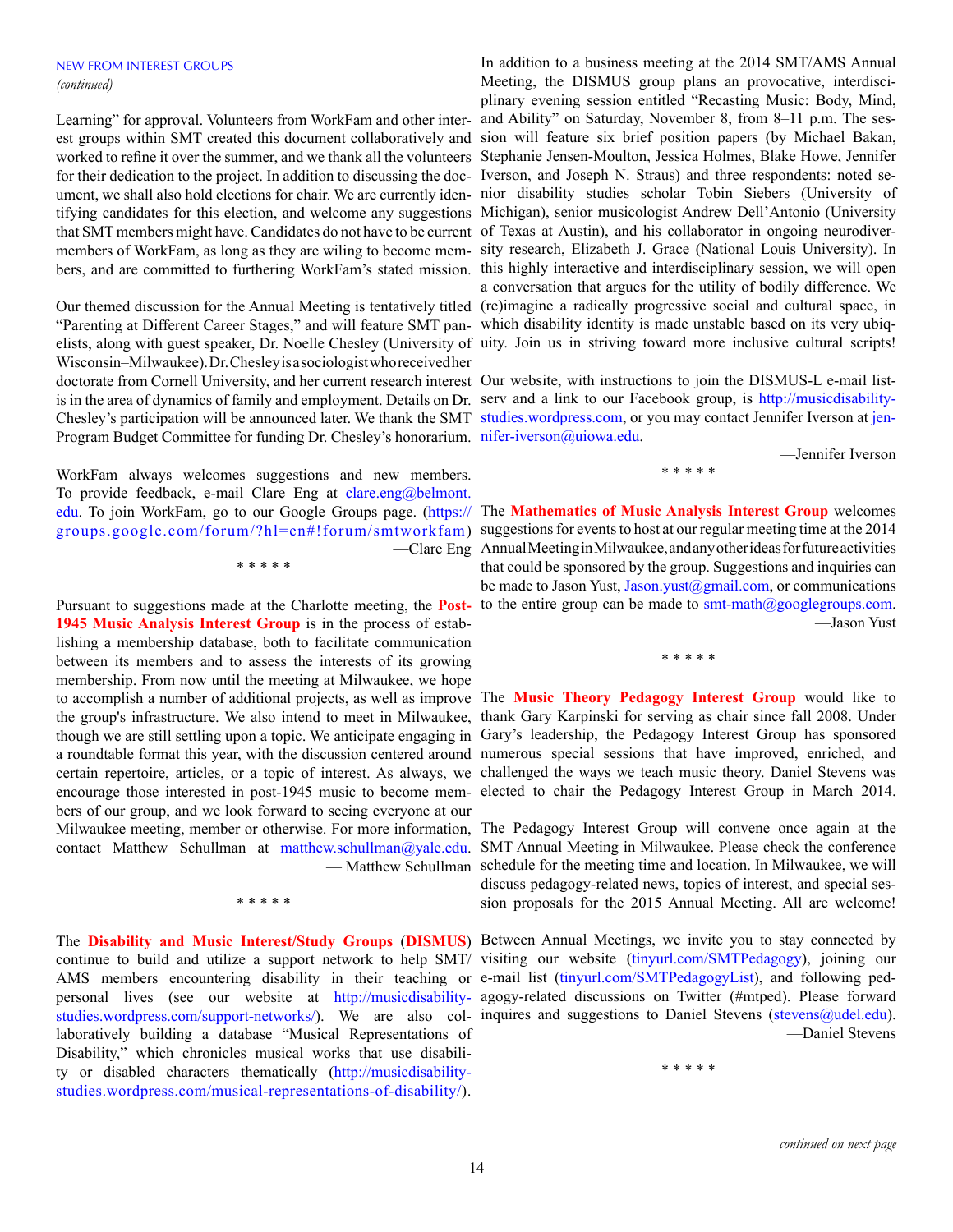# NEW FROM INTEREST GROUPS *(continued)*

The **SMT Music Cognition Interest Group** promotes the study and scholarship of music cognition and its implications for music theory and analysis. Since 1986, the group has planned and presented several special sessions and poster sessions at Annual Meetings of the SMT. We also maintain an e-list to discuss topics of interest, and coordinate presentations and research activities. For our lunchtime meeting at the Annual Meeting in Milwaukee, the group elicits proposals for articles to be discussed by members, as well as summaries of relevant conferences during the year. For more information, visit our SMT website ([http://](http://societymusictheory.org/societies/interest/cognition) [societymusictheory.org/societies/interest/cognition\)](http://societymusictheory.org/societies/interest/cognition) or e-mail me at [mohriner@gmail.com](mailto:mohriner%40gmail.com?subject=). —Mitch Ohriner

\* \* \* \* \*

The **Music Informatics Group** (**MIG**) is a forum for music theorists who are interested in using technology to investigate musical questions. Topics of interest include, but are not limited to: computer modeling, software tools for theory and analysis, music representations, visualization techniques, optical music recognition, music databases and digital libraries, search and retrieval techniques, and electronic publishing. Our website [\(https://sites.google.com/site/smtmig/\)](https://sites.google.com/site/smtmig/) includes links to major music informatics-related projects, organizations, and research centers, as well as information on how to subscribe to our mailing list ([https://iulist.indiana.edu/sympa/](https://iulist.indiana.edu/sympa/info/smtmig-l/) [info/smtmig-l/\)](https://iulist.indiana.edu/sympa/info/smtmig-l/). We appreciate any suggestions on additional links we can add to our website.

At the 2014 Annual Meeting, the MIG will be sponsoring a joint special session entitled "Interactive Presentations: A Poster Session on Empirical Approaches to Music Theory and Musicology" with participants from both SMT and AMS. The session will demonstrate how to prepare a poster presentation through an opening talk by Eric Isaacson and a panel discussion with Richard Freedman, Ichiro Fujinaga, and Laurent Pugin. Following the panel discussion, there will be a poster session, with lightning talks, presenting new empirical research in music theory and musicology.

The MIG will also be sponsoring a Music Theory Hack Day immediately before the start of the 2014 Annual Meeting. Details of this and the planned activities for our interest group meeting will be available on our website. Questions about the Music Informatics Group can be directed to Johanna Devaney ([devaney.12@osu.edu](mailto:devaney.12%40osu.edu?subject=)).

\* \* \* \* \*

— Johanna Devaney

At the Annual Meeting in Milwaukee this year, the SMT **Queer Resource Group** and AMS LGBTQ Study Group will co-sponsor a special session "Queer Music Theory," co-organized by Nadine Hubbs and Gavin Lee. Our QRG business meeting will feature presentations on the same topic. Watch for details on the date and time of the session at the Annual Meeting. —Gavin Lee

The SMT **Interest Group on Improvisation** looks ahead to its fourth annual meeting, to be held at the November 2014 conference in Milwaukee. The meeting activities will include a presentation by Peter Schubert (of McGill University) on historical improvisation practices.

\* \* \* \* \*

SMT members and others who wish to become involved with SMT Improvisation can join our discussion group ([http://groups.google.com/group/smt-improvisation\)](http://groups.google.com/group/smt-improvisation), visit our website [\(https://sites.google.com/site/smtimprovisation\)](https://sites.google.com/site/smtimprovisation), or read the next issue of this Newsletter.

—Paul Steinbeck

•Assisting with costs associated with live streaming of

SMT sessions

•New granting programs supporting research in music theory

 The Development Committee would like to encourage every member of SMT to make a gift, and we are encouraging four-year pledges that will take us up to our anniversary year. The Society for Music Theory is a 501(c)3 nonprofit organization. Contributions are tax-deductible to the fullest extent of the law. For more information or to make a donation, visit [http://](http://societymusictheory.org/smtdonations) [societymusictheory.org/smtdonations.](http://societymusictheory.org/smtdonations)

Thanks for your donation!



# **DONATE TO SMT-40!**

Donations to SMT-40 are being targeted toward increased accessibility, diversity, and outreach to students and scholars, especially in these areas:

•Expansion of travel grants to the Annual Meeting

•Child care grants for the Annual Meeting

•Expanded workshop programs

# **Donations to the SMT**

\* \* \* \* \*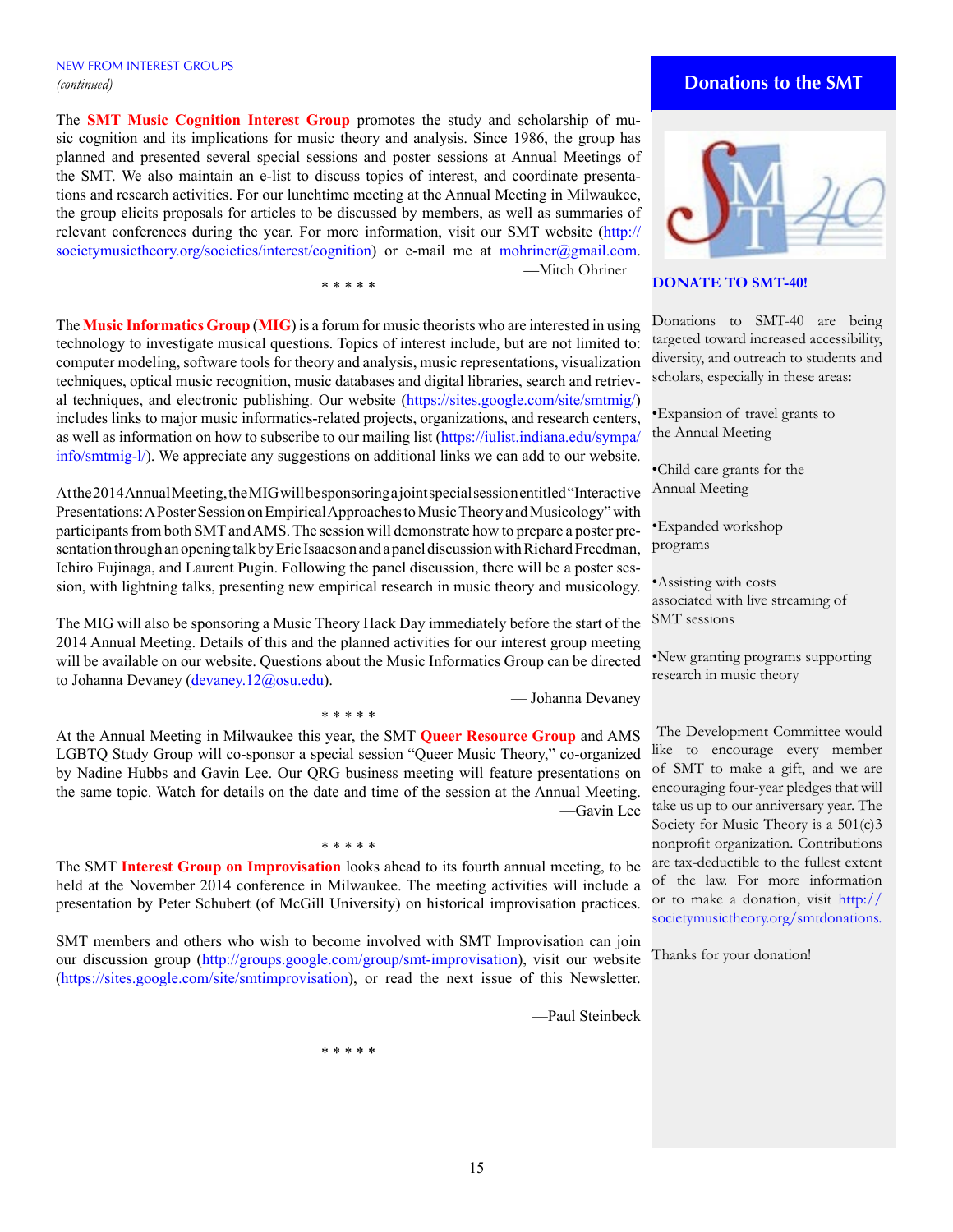# **OTHER SMT NEWS**

The Society for Music Theory is one of seventy national scholarly organizations that are members of the **American Council of Learned Societies** (ACLS). The ACLS serves as an umbrella organization committed to "the advancement of humanistic studies in all fields of learning in the humanities and the social sciences and the maintenance and strengthening of relations among the national societies devoted to such studies." Founded in 1919, the ACLS has provided the humanities and related social sciences with leadership, opportunities for innovation, and national and international representation for nearly a century.

One of the most visible activities of the ACLS is its support of scholars and scholarships through a number of fellowship programs. As part of his report during the annual meeting in Philadelphia in May 2014, Matthew Goldfeder, the director of Fellowship programs, announced that for 2013–14 it awarded approximately fifteen million dollars to support nearly 300 scholars in the humanities. Information about the different ACLS Fellowships can be found on the ACLS web site: [http://www.acls.org/pro](http://www.acls.org/programs/acls/)[grams/acls/.](http://www.acls.org/programs/acls/) The application materials for the 2014–2015 competitions are available at <http://www.acls.org/programs/comps/>.

There were several thought-provoking sessions during the 2014 meeting. Jack Fitzmier moderated a session about the trends of membership numbers in learned societies; the panelists were Beverly Diamond (Memorial University of Newfoundland), Thomas DuBois (University of Wisconsin–Madison), Ed Liebow (Executive Director of the American Anthropological Association), and Alyson Reed (Executive Director of the Linguistic Society of America). In his luncheon keynote address, Earl Lewis, the president of the Andrew W. Mellon Foundation, discussed various strategic initiatives for the Foundation's future. Kwame Anthony Appiah, a member of the ACLS Board of Directors, moderated a spirited panel discussion entitled "The Public Face of the Humanities"; contributors included Michael Bérubé (Pennsylvania State University), Jill Lepore (Harvard University), and Alexander Nemerov (Stanford University). A particularly stimulating session moderated by Elaine Sisman (Columbia University) entitled "Emerging Themes and Methods of Humanities Research" included contributions by 2013 ACLS Fellows Stephen Berry (University of Georgia), Lori Khatchadourian (Cornell University), and Laura Turner Igoe (Temple University). Finally, Bruno Netti, Professor Emeritus of Music and Anthropology from the University of Illinois at Urbana–Champaign, presented the annual Charles Homer Haskins Prize Lecture. —Edward Jurkowski

\* \* \* \* \*

 I am pleased to announce the three recent winners of the **David Krahenbuehl Prize**, which is presented to the best article that appeared in the *Journal of Music Theory* during a two-volume cycle, and whose author was untenured at the time that the article was submitted. The Prize was initiated on the occasion of *JMT*'s fiftieth anniversary, and distributes \$2,000 to each recipient. Each winner is selected by a committee of three senior theorists otherwise unaffiliated with *JMT*.

The winner for Volumes 52 and 53 (2008–09) is Joti Rockwell, for "Banjo Transformations and Bluegrass Rhythm," *JMT* Volume 53, no. 1 (Spring 2009). Rockwell offers a mathematical model of the five-string banjo that accounts for the physical motions that give rise to the instrument's rhythmic complexity. Bringing together insights from music theory, ethnomusicology, and performance, he shows how technical processes contribute to one of the



most widely recognized aspects of this repertoire—its "drive." The essay, which uses lucid and engaging language to express complex ideas, lays the groundwork for future work in transformational theory that looks beyond Western art music and beyond the domain of pitch.

The winner for Volumes 54 and 55 (2010– 11) is Matthew Arndt, for "Schenker and Schoenberg on the Will of the Tone," *JMT* Volume 55, no. 1 (Spring 2011). Focusing on Schenker's and Schoenberg's Harmonielehren, Arndt argues that conflicts in their theories of composition result from a mere difference in emphasis within their shared conception of the tone. The argument arises from a mag-



isterial command of two recent interpretive approaches: integration theory and metaphor theory. The result is a hermeneutical *tour de force* with its own unique methodological blend.

The winner for Volumes 56 and 57 (2012– 13) is Nathan John Martin, for "Rameau's Changing Views on Supposition and Suspension," *JMT* Volume 56, no. 2 (Fall 2012). Engaging deeply with original sources, Martin provides a new understanding of his topic. By treating Rameau's views as they evolved over time, in the context of the contemporary debates that informed them, and in relation to the mu-



sic of the time, Martin brings new relevance and consequence to this page in the history of music theory and to the seventeenthand eighteenth-century French repertoire to which it refers.

The *Journal of Music Theory* is grateful to the nine scholars who generously read the eligible essays and selected a winner for their two-year cohort.

\* \* \* \* \*

—Richard Cohn

**Elaine Sisman** (Columbia University) has been elected a member of the American Academy of Arts and Sciences. Among the members are some of the world's most accomplished scholars, scientists, writers, artists, and civic, corporate, and philanthropic leaders.

\* \* \* \* \*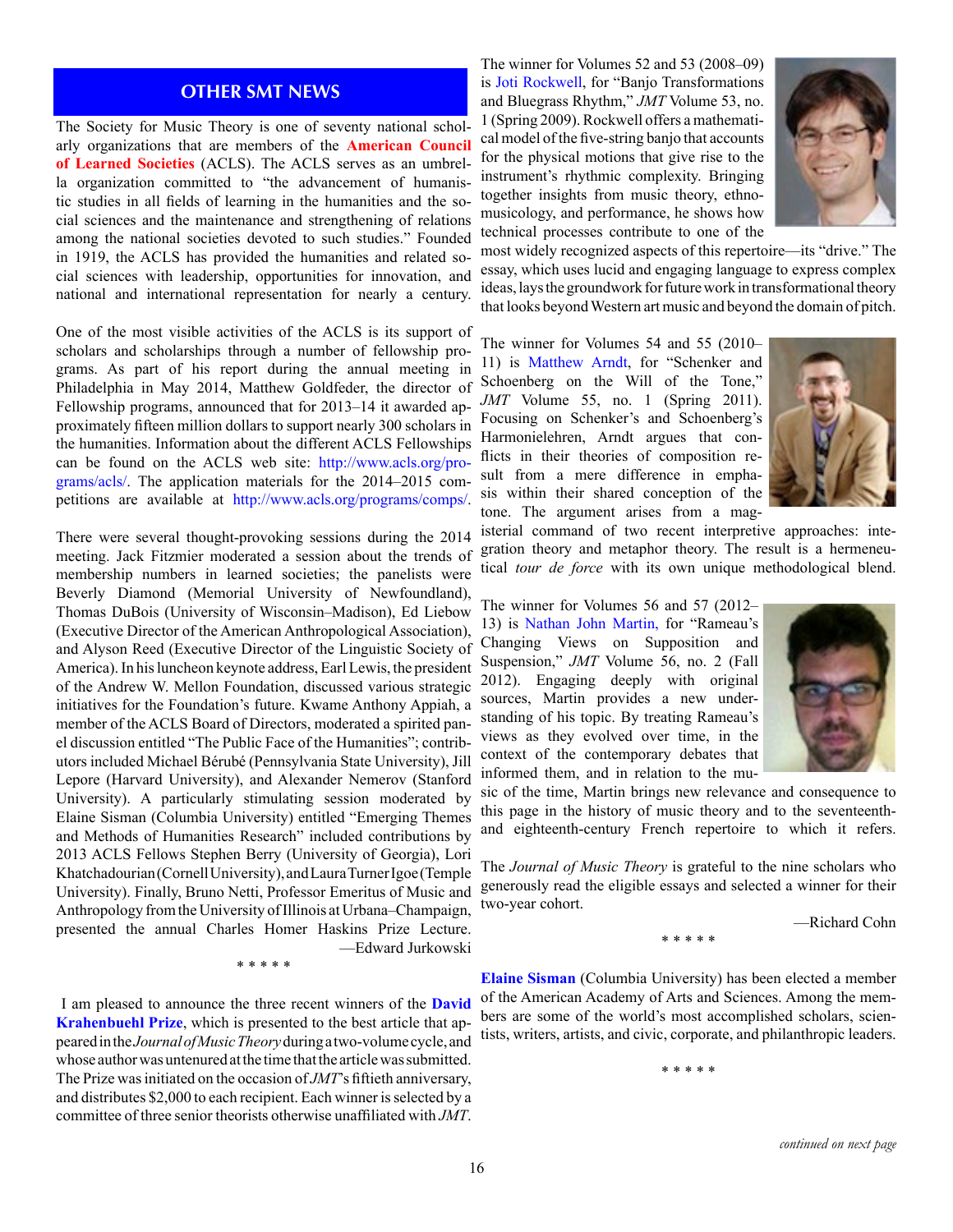#### OTHER SMT NEWS

#### *(continued)*

on the role of music in the antinuclear movement in Japan. She POSTER SESSIONS also received a Book Subvention Award from the Society for Proposals for poster sessions should follow the guidelines Fellowship for her monograph on the development of Japanese that a paper proposal be transformed into a poster session. for Advanced Research on Japan to complete her monograph children's songs from the 19th century through the Occupation.

\* \* \* \* \*

# **SMT 2015 Call for Proposals**

# **SMT 2015 - CALL FOR PROPOSALS**

The thirty-eighth Annual Meeting of the Society for Music Theory will be held in St. Louis, Missouri, from Thursday, October 29 to Sunday, November 1, 2015.

# GENERAL SUBMISSION GUIDELINES

Proposals on any topic related to music theory are invited. The SMT welcomes all submissions that do not represent work already published in peer-reviewed publications (print or electronic). Papers that have been read at national or international meetings in a related discipline (e.g., music perception and cognition, semiotics, popular music, etc.) will be considered. Proposals for poster sessions and for presentations in innovative formats are encouraged.

#### SINGLE-AUTHOR AND JOINT-AUTHOR PAPERS

Submissions for papers must include:

•A proposal of no more than 500 words (NB: foot/end notes do count in the word limit). A maximum of four pages of supplementary materials (such as musical examples, diagrams, and selected bibliography) may be appended; these pages will not be counted within the 500-word limit, but any supplementary text (e.g., example captions) should not appreciably add to the content of the proposal. (Each mathematical equation may be counted as one word.) The proposal must include the title of the paper, but exclude the author's name and any other identifying information. "Author" tags must be removed from electronic files. References to the author's own work must occur in the third person.

•Identification and contact information as requested on the submission website, including the name, postal address, e-mail address, and telephone number of the author(s), as well as the rank and institutional affiliation, if any.

•A list of all required equipment (such as piano, CD player, or LCD projector) other than the sound system that will be available for all presenters. The Society cannot provide Internet access for presentations.

Please do not submit an abstract with the proposal.

Proposals must adhere to the above guidelines to be considered. The Program Committee reserves the right to disqualify proposals over the 500-word limit and encourages members to submit supplementary materials. Members are also encouraged to look at the webpage

of the SMT's Professional Development Committee for useful tips on submitting proposals. Accepted papers will be allocated forty-five Noriko Manabe (Princeton University) received a NEH Fellowship minutes each: thirty for the paper and fifteen for the discussion.

Ethnomusicology for this project. She also received a Kluge for submission of papers. The Committee may recommend

SPECIAL SESSIONS AND EVENTS OF UNUSUAL FORMAT Proposals for SMT special sessions are also welcome. Such sessions are "special" in the sense that the proposed session as a whole is designed by the submitters and not by the Program Committee. Such special sessions may include analysis symposia, panel discussions, or sessions with unusual formats, such as workshops, "flipped" sessions, "lightning talk" sessions, and other types of non-traditional formats. The Committee reserves the right to consider separately each paper in a special session proposal and to program accordingly, with or without the other papers from that proposed session.

Proposals for SMT special sessions must include: •A session proposal of no more than 500 words.

•An itemization of special equipment needed and/or invited speakers, support for which will depend on funds available.

•Individual proposals for all segments of the special session. These should follow, where possible, the guidelines for paper proposals, including the preservation of authors' anonymity. Proposals may be for special sessions of ninety minutes or three hours. Proposals for special sessions of unusual format may be exempted from certain of these guidelines.

To discuss the possibility of such exemptions, those wishing to propose special sessions must contact the Program Committee chair (see below) no later than January 1, 2015.

#### **PARTICIPATION**

•No one may appear on the St. Louis program more than twice.

•An individual may submit to SMT no more than one paper per proposal as a sole author and no more than one paper proposal as a joint author.

# SUBMISSION PROCEDURE

Links to the online-submission page for proposals will be provided on the SMT website by mid-December 2014. Detailed information on the electronic submission procedure, including the required format for all materials, will appear on the website. Those who have difficulties with online submission should contact the Executive Director at [vlong@uchicago.edu.](mailto:vlong%40uchicago.edu?subject=) Note that rejected proposals will remain anonymous; only the SMT Executive Director, in mailing out acceptance and rejection letters, will know the identity of the authors of these proposals.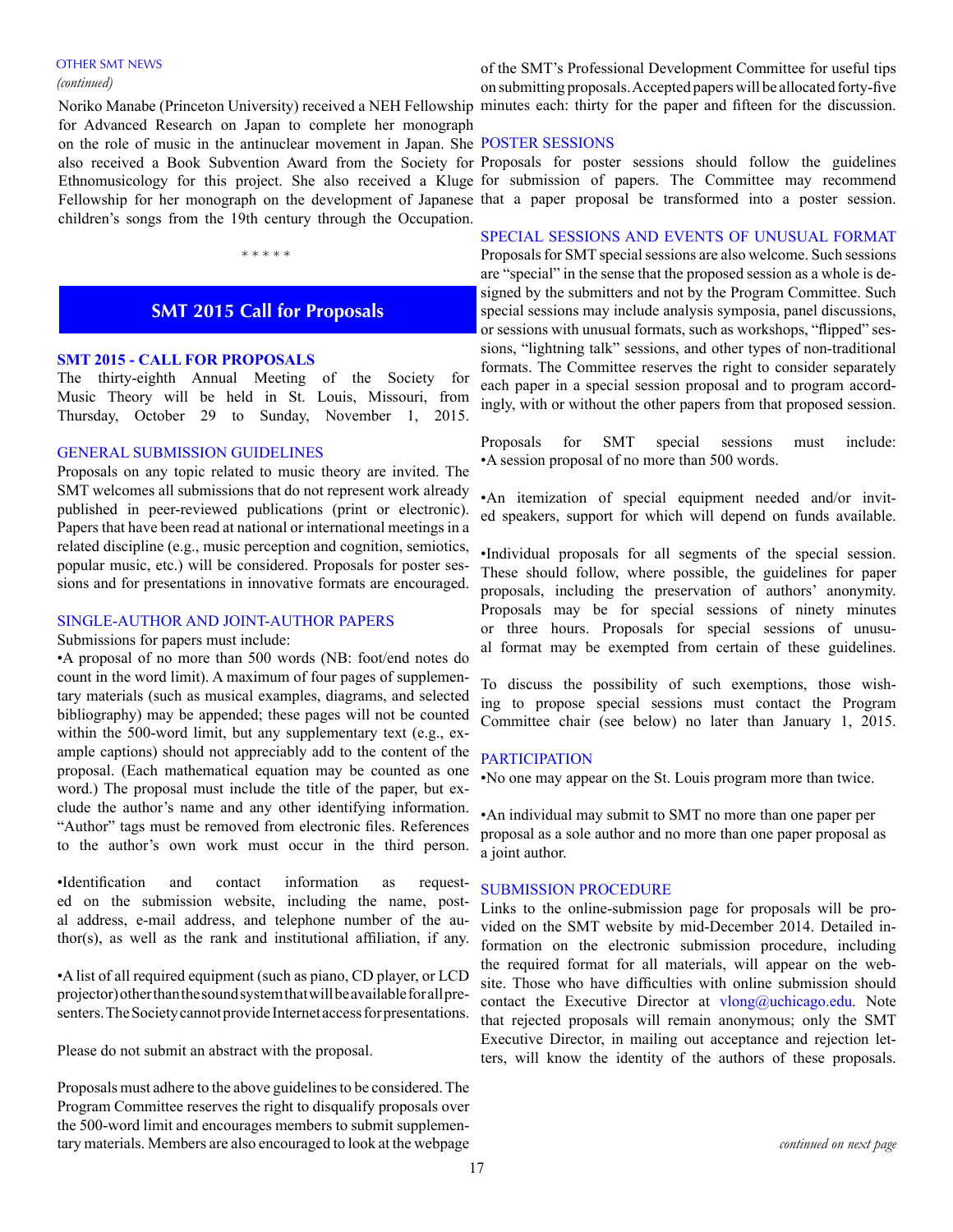#### OTHER SMT NEWS *(continued)*

#### DEADLINE

Proposals must be received by 5 p.m., EST, Wednesday, January 15, 2015. Please take time zone differences into account! No proposals will be accepted after the 5 p.m. EST deadline. In order to avoid technical problems with submission of a proposal, the Program Committee recommends that proposals be submitted at least twenty-four hours before the deadline.

# SMT 2015 PROGRAM COMMITTEE

Joti Rockwell, Pomona College (Chair) Poundie Burstein, City University of New York (*ex officio*) Melanie Lowe, Vanderbilt University Matthew McDonald, Northeastern University Maryam Moshaver, University of Alberta Jeff Perry, Louisiana State University Mariane Wheeldon, University of Texas at Austin

# CONTACTING THE PROGRAM COMMITTEE CHAIR

For clarification or further information, please contact Joti Rockwell a[t Joti.Rockwell@pomona.edu.](mailto:%20Joti.Rockwell%40pomona.edu?subject=)



# *SMT MISSION STATEMENT*

*The Society for Music Theory promotes the development of and engagement with music theory as a scholarly and pedagogical discipline. We construe this discipline broadly as embracing all approaches, from conceptual to practical, and all perspectives, including those of the scholar, listener, composer, performer, teacher, and student. The Society is committed to fostering diversity, inclusivity, and gender equity in the field.* 

> *The Society for Music Theory is grateful to the University of Chicago Department of Music for providing office space and services.*

# **IN MEMORIAM**

Theorist, teacher, flutist, and tremendous human being **Irna Priore** passed away peacefully at Wake Forest University Baptist Hospital in Winston-Salem, North Carolina, on May 29, 2014, after a heroic four-year struggle against Hurthle cell thyroid cancer. She has been a tenured associate professor of music theory at the University of North Carolina, Greensboro, since 2011.



Irna Priore's scholarly work addressed two important fields: music of the post–World War II European avant garde (especially the works of Luciano Berio), and the popular music of her native Brazil. Her musical insights ranged beyond musical structures to consider topics such as the subversive valences of ostensibly apolitical music in Brazilian Bossa Nova and vestigial serialism in Berio's nominally post-serial compositions. Priore was a prolific scholar, and her numerous works have appeared in such journals as *Theoria*, *Theory and Practice*, *Analytical Approaches to World Music*, and *Indiana Theory Review*. She served on several editorial boards, including the *AAWM Journal*, and as a peer reviewer for the *Journal of Schenkerian Studies*, *Journal of American Music*, and others.

Priore received grants to conduct research at the Paul Sacher Foundation in Basel, the International Institute of Darmstadt, RAI in Milan, Universal Edition in Vienna, and IRCAM in Paris. She was offered a Fulbright to collaborate on a history of IRCAM, but, alas, was too ill to accept. Other accomplishments that gave her particular satisfaction, both in 2011, were her delivery of the keynote speech at the international music theory conference "II Encontro Internacional de Teoria e Análise," in Brazil, and the co-organization of a symposium and concert at UNCG on the music of Luigi Nono, the Italian Serialists, and Musical Modernism, with the participation of Nuria Schoenberg Nono.

After her education in flute performance in São Paolo and at CUNY Queens College (M.M. 1990, D.M.A. 1993), Irna Priore was a fellow at the Mannes Institute for Advanced Studies in Music (2001) and received her Ph.D. in Music Theory from the University of Iowa with a Schenkerian dissertation on "the continuous 5," advised by Thomas Christensen and Lawrence Fritts. She credited Christensen as "a great role model" to her. Prior to coming to UNCG as a tenure-track assistant professor in 2005, Priore taught theory and aural skills at the University of New Mexico and the University of North Carolina School of the Arts, and at summer sessions at the University of Iowa. She was promoted to associate professor with permanent tenure at UNCG in 2011.

A revered teacher with high expectations and a disarming demeanor, Irna Priore received student ratings of instruction that her colleagues envied, even as she encouraged and prompted students to excel in a field they initially found foreign and irrelevant. A quiet but unwav-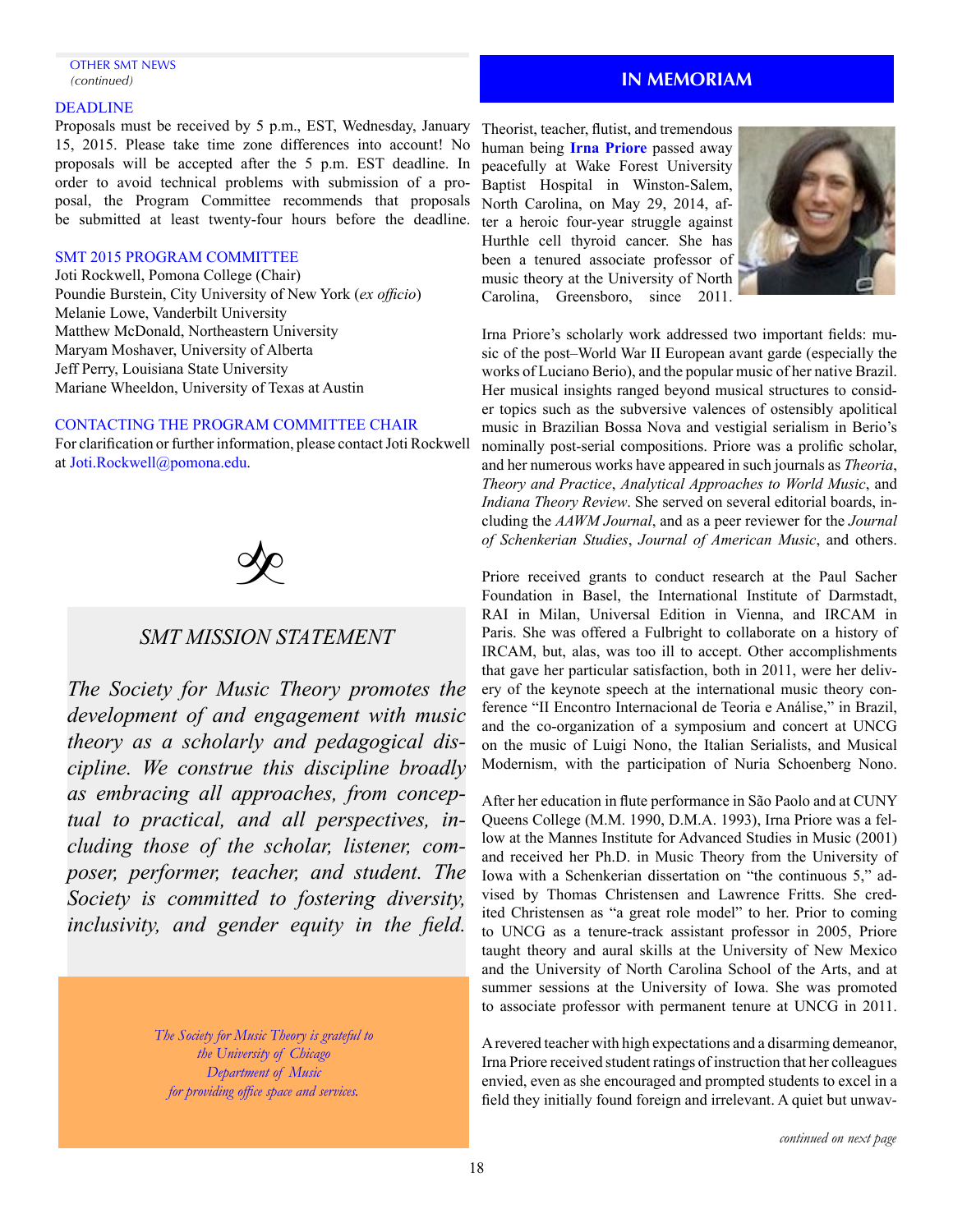### IN MEMORIAM

#### *(continued)*

community, including such distinct contributions as counsel- After his retirement in 1989, Leo remained a fixture in the buildagnostics, treatments, recoveries, and relapses was buoyed by the existing catalogue. He was particularly proud of a recent commis-Irna always found time to cook for her friends and to serve her ing victims of domestic violence and coaching soccer. Her many in music theory, but also a loving circle of friends from her congregation. Her spirited determination throughout her numerous di-

Irna Priore is survived by her spouse, Tadeu Coelho, Professor of the Da Capo Chamber Ensemble. The beautiful music he leaves be-Flute at UNC School of the Arts; their son Lucas Coelho—Irna's hind is an enduring place in which his spirit will continue to thrive. MIT; her sister Nira Priore Nouak, teacher of dance in Frankfurt, I am personally very grateful to have had him as a friend, menproudest achievement—who has just completed his first year at

indicate that it is for the Dr. Irna Priore Memorial Scholarship Fund in Music Theory. Checks should be made out to "UNCG." —Elizabeth L. Keathley

\* \* \* \* \*

We are all deeply saddened by the passing of one of the "founding fathers" of music at the Aaron Copland School of Music at Queens College. **Leo Kraft** was such a significant part of the fabric of the musical life of the college and the city of New York. He loved music. He loved people. He loved his sons and their families. He loved his wife Amy and, in the last 10 years of his life, he found a new partner in music and



life in Drora Pershing. He loved the music students at Queens College for nearly 70 years, and he loved the life he got to live.

of countless students at Queens and also all over the world. The IMS and of the Zentralinstitut für Mozartforschung. He was awardbooks he wrote were standard texts in classrooms everywhere, ed an honorary doctorate by the Karl Franzens University, Graz. Leo was a student at the college in the 1940s, joined the faculty immediately upon graduation, rose to the rank of full profesincluding The New Approach to Sight Singing, co-authored with two other dear departed colleagues, Sol Berkowitz and Gabriel

Fontrier. This sight-singing book immediately became and remains to this day one of the leading books of its kind in the world. ering voice for diversity in the department and in her discipline, she He also authored Gradus: an Integrated Approach to Harmony, advocated for women and minorities who had the talent and interest, Counterpoint, and Analysis, first published in 1976, which bebut perhaps not earlier encouragement or preparation. Her advocacy came a pioneering work in collegiate music theory pedagogy. has helped change the face of music theory. The year she co-orga- In 2012, Leo was inducted into the Long Island Music Hall of nized the departmental lecture series was the most diverse to date. Fame, a fitting recognition of his lifetime contribution to music. She gave a joint presentation on diversity in the field of music theory The ceremony was at the Paramount Music Hall in Huntington. at the SMT/AMS Annual Meeting in Indianapolis in 2010. Shortly The Hall of Fame includes classical musicians such as Morton before her final hospitalization, Irna expressed her concern that oth-Gould and Stanley Drucker, as well as many musicians from the ers might not continue her advocacy for women and minorities. world of popular music including Billy Joel, Marvin Hamlisch, and Neil Diamond. It is quite fitting that he will be remembered there.

ing: attending concerts of his own music, those of his colleagues, friends and admirers include not only her colleagues at UNCG and and countless student recitals. He reveled in his retirement, rising (as he put it) from the rank of "full professor" to the rank of "full composer." He worked tirelessly on new compositions, and on his love and prayers of her friends and their many acts of kindness. sion of his last completed piece, To Whom It May Concern, performed in February 2014, at Kaufman Hall by his dear friends in

Germany; and her father, Hercules Priore, architect of São Paolo. tor, and colleague. He will be missed, but he will be remembered. Though we have lost a wonderful composer and a true A memorial scholarship fund has been established in Irna's name to champion of new music, Leo Kraft was a staunch supportsupport students who are studying music theory at UNCG. Those er of future generations of composers through the Leo Kraft who wish to contribute may send donations to: UNCG Advancement Scholarship Endowment, which he established with a major Services, PO Box 26170, Greensboro, NC 27402-6170, and please gift just last year. His music and his generosity will continue. —Edward Smaldone

\* \* \* \* \*

**Hellmut Federhofer**, Austrian-born musicologist and music theorist and probably the most eminent scholar working on Heinrich Schenker in post-war Germany, died on May 1, 2014, in Mainz, Germany, at age 102.

Born in Graz, Austria, on August 6, 1911, Federhofer studied both at the Music Academy and the University of Vienna. His diploma in conducting in 1934 was soon followed by



his Ph.D. in musicology two years later. During his employment as librarian in Graz (1937–59), he completed his habilitation thesis in 1944. Federhofer became associated with the Department of Musicology at Graz University, initially as adjunct lecturer in 1945, becoming associate professor in 1952, and then head of the department. In 1962, he was appointed full professor and director of the Department of Musicology at Mainz University, Germany. sor, and served as chair of the music department. During his time He retired from this post in 1979. Federhofer was member of the as a teacher, he contributed mightily to the musical education Austrian Academy of Sciences, Vienna, honorary member of the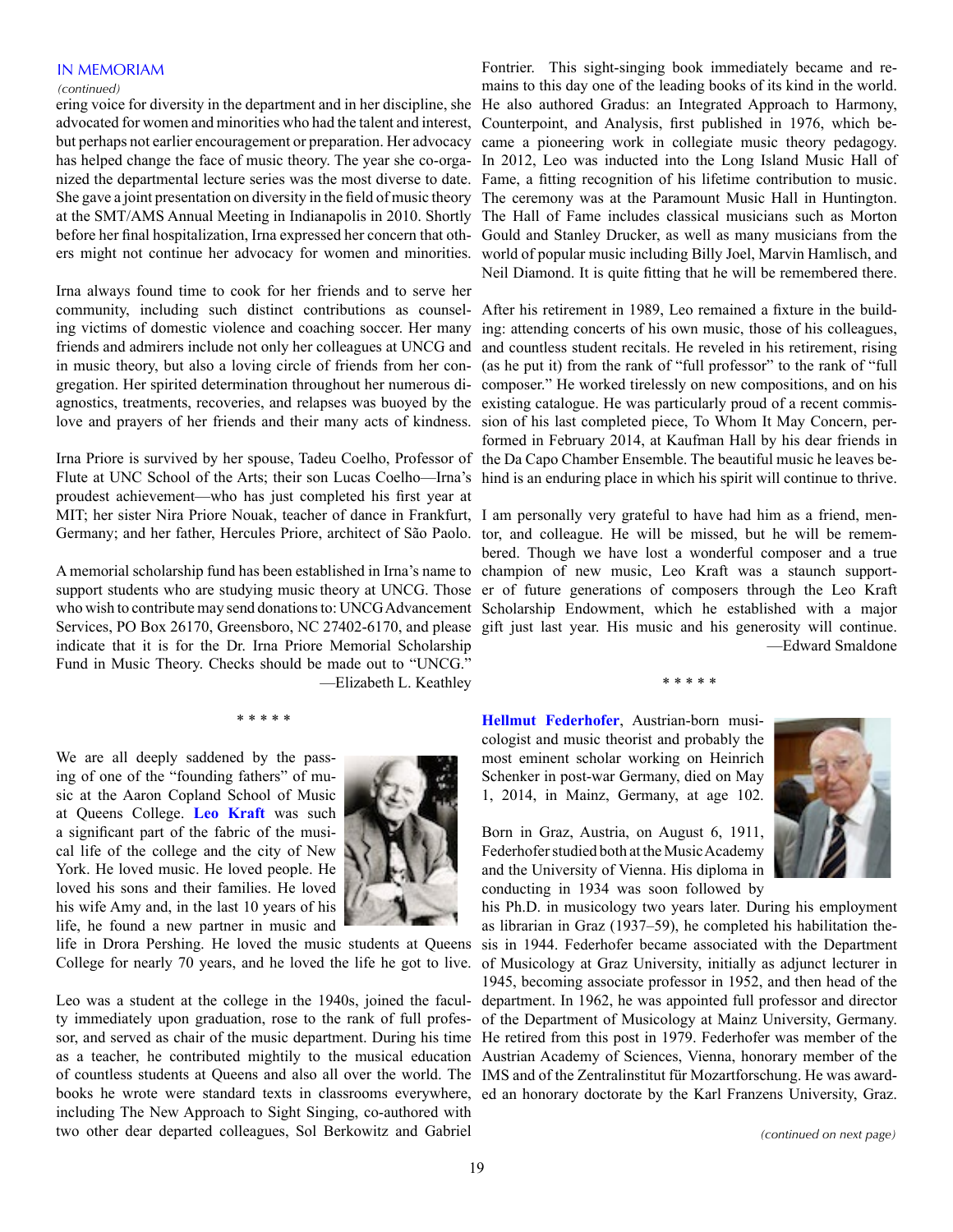court in Graz. They also inspired his persistent interest in the music and writings of Johann Joseph Fux. Eventually, Federhofer developed a broader interest in baroque and early classical tracts on music theory, documented by his articles on Christoph Bernhard, Lorenz Christoph Mizler, Georg Reutter, and others. His substantial contributions to music scholarship include several edited volumes in major musical editions as the *Denkmäler der Tonkunst in Österreich* and the *Neue Mozart Ausgabe*. Federhofer was in charge of the Johann Joseph Fux Edition to which he contributed an outstanding number of eight edited volumes, as well as of the series *Musik alter Meister* (1949–80), *Mainzer Studien zur Musikwissenschaft* (1967–85) and *Acta musicologica* (1962–86).

The advocacy of Schenkerian theory became a lifelong concern as evident in many of Federhofer's publications. The first work highlighting Schenkerian approaches was the habilitation thesis though the original version submitted in occupied Austria of 1944 could not mention Heinrich Schenker at all due to his Jewish ancestry. The text was revised and published as *Beiträge zur Musikalischen Gestaltanalyse* in 1950. In 1985, he published his seminal work *Heinrich Schenker: According to Diaries and Letters in the Oswald Jonas Memorial Collection*. Nicholas Cook calls this the "standard biography" on Schenker even twenty-two years later. Besides further articles on Schenkerian theory and its afterlife in Germany, Federhofer published a comparative study of concepts of chord and voice-leading in Riemann, Kurth, and Schenker in 1981. His edition of Schenker's essays and reviews from the 1890s followed in 1990.

In Graz, Federhofer studied piano with the Russian Pianist Anatol Vietinghoff-Scheel to pursue a career as a professional pianist. He continued studying the piano with Moriz Violin and Emil von Sauer in Vienna—the former an intimate friend of Heinrich Schenker, the latter a pupil of Franz Liszt. He also studied composition with Alban Berg until the composer's death in 1935. At the same time, Federhofer met Oswald Jonas with whom he subsequently studied. Federhofer later called Jonas his principal teacher of music theory, and stayed in contact with Jonas until 1978.

Federhofer pursued the fortunes of musicology until a few days before his death. He was always prepared to offer help and advice for his colleagues.

Professor Federhofer is survived by his wife, Renate Federhofer-Königs, who also worked as a musicologist; his daughter Marie-Theres and his son Kalli. Both hold academic positions in German studies, Marie-Theres as Professor in Tromsø, Norway, and Kalli as lecturer at the University of Michigan. —Jonathan Gammert

\* \* \* \* \*

"*Musae Iovis plangite!*" **Edward Laufer** (1938-2014), one of the world's foremost exponents of Schenkerian theory, composer, and developer of a new approach to the analysis of post-tonal music, passed away on May 7, 2014. Edward, who taught at the University of Toronto for thirty years (1974–2004), is best known for his voluminous and invaluable handouts at many scholarly conferences, and his



very strong emphasis on motive and multi-leveled motivic transformation, which derives from Oster and Reti.

Edward's musical talents manifested themselves early in his career. At age 13, he composed a *Movement for String Quartet*, which won first prize for an original composition at the Halifax Music Festival. Geoffrey Tankard, "celebrated English adjudicator," described the boy as a "prodigy;" and noted violinist Elie Spivak wrote of the quartet: "A very charming work which shows a great gift for writing music of genuine melodic worth—of almost Schubertian type. The writing is clear and logical and gives the listener a true musical satisfaction. The young composer has great possibilities and I hope that he will have all the opportunities for study and for success which he so well deserves." The eminent Canadian composer Dr. Healey Willan also commented favorably on the composition. Given the intensity of his interest in composition and piano performance, the boy was allowed to take his grade eleven exams after being privately tutored, and basic courses at Dalhousie University were substituted for grade twelve. Edward then attended the University of Toronto and the Royal Conservatory, where he studied composition with John Beckwith, Godfrey Ridout, Talivaldis Kenins, Harvey Olnick, Oskar Morawetz, and John Weinzweig, and piano with Lubka Kolessa, earning Bachelor and Masters degrees along the way. His composition project for the Bachelors degree, a *Fantasy for Orchestra*, was performed by the Halifax Symphony and broadcast by CBC radio on February 24, 1958, with the comment, "The piece was completed last spring just before Mr. Laufer received his Bachelor of Music degree from the University of Toronto at the age of 18. Mr. Laufer is well known to radio listeners in the Maritimes for his many appearances in recitals on the Maritime network."

Noteworthy was Edward's interest in the fantasy - he later published an article on fantasies and often spoke of music composition as a kind of "written-out fantasy." Indeed, his intensive study of Sibelius's Seventh Symphony as "*quasi una Fantasia*" can be traced back to his early composition. 1960–62 saw Edward attending the piano class of Eduard Steuermann at Juilliard, while simultaneously studying composition privately with Roger Sessions at Princeton. In 1962, Edward entered the graduate program where Milton Babbitt served as his major professor, earning the M.F.A. degree in 1965.

From 1968 through 1973, Edward studied Schenkerian analysis privately with noted Schenkerian Ernst Oster, who became a seminal influence. While Oster was focused on the Bach-to-Brahms "common practice" literature, Edward's interests extended to contemporary music and composition. Perhaps his most original contribution was his linear approach to the analysis of 20th-century music.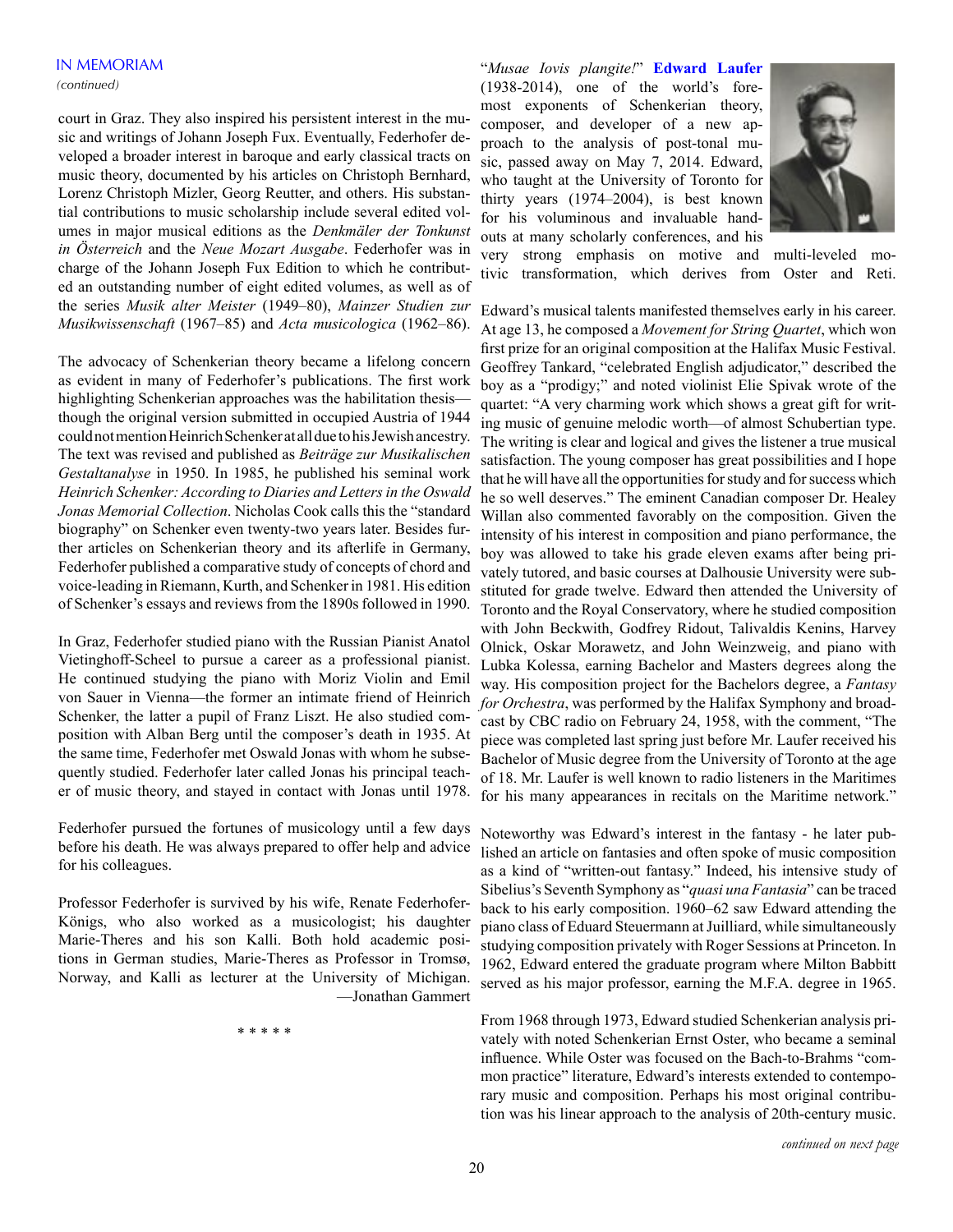Edward was a constant friend to all his colleagues; the full keenness of his intellect, his gentle humor and wit, his kindness and Princeton, Randall opened up a new line of compositions, the *GAP* incomparable grace, and his brilliant insights into music and series (1 through 7) for piano (and/or MIDI). Over the past fifteen many other subjects are greatly missed. Edward told me that years, Randall also composed memorial pieces for David Lewin and only once one has analyzed a broad cross-section of pieces in Milton Babbitt, as well as commemorative pieces for Ben Boretz, depth does one really learn how to engage with core issues; in-Robert Morris, and others. Like his prose, Randall's music is exquideed, the great scope and depth of his knowledge was invariably sitely heard, every note just so. The epigraph for *GAP 7* describes breathtaking. If today, we are able to make further advances in the effect of much of his music: "nothing fancy, nothing free." music analysis, we recognize it is only because we were privi-

A memorial celebration featuring performances of Edward's comthe University of Toronto on November 1–2, 2014. Further de-omnidirectional, and endlessly entertaining. He spoke about any-

#### \* \* \* \* \*

**James Kirtland (J. K.) Randall** passed away on May 28, 2014, in Princeton, New Jersey, at the age of 84. Composer, music theorist, and author, Randall was a pioneer in the early application of computers to music composition, and he went on to develop a new discourse about music as well as a highly individual compositional style.

Born on June 16, 1929, in Cleveland, Ohio,

Randall studied piano as a child with Leonard Shure. He later earned a bachelor's degree from Columbia in 1955, a master's from Harvard in 1956 and an M.F.A. from Princeton in 1958, where he studied with Roger Sessions and Milton Babbitt. During the Korean War, he taught music theory at the U.S. Navy School of Music in Washington, D.C. After gaining his M.F.A., Randall stayed at Princeton, teaching in the music department from 1958 to 1991.

In the 1960s, Randall was a leader in the field of computer synthesis of sound. Along with Godfrey Winham, he helped develop the Princeton Music IV Facility in collaboration with Bell Labs, a music production system involving the IBM 360/91 computer. His 1968 composition *Lyric Variations* is an enduring standout from this era.

In the following decade, Randall produced a series of influential writings about the musical experience. These prose compositions were often handwritten, in his instantly recognizable calligraphy, every word carefully chosen and placed just so on the page. One of the best known of these is "Compose Yourself: A Manual for the Young," which appeared in *Perspectives of New Music* in the early 1970s. Most of Randall's writings have been collected, along with those of his longtime friend and frequent collaborator, Benjamin Boretz, in *Being About Music: textworks 1960–2003* (Open Space Publications, 2003).



In the 1980s, Randall frequently led improvisation sessions with colleagues and students; many of these were compiled in a series of recordings known as *INTER/PLAY*. After his retirement from

leged to follow in the footsteps of pioneers like Edward Laufer. Above all, Jim Randall was an unforgettable mentor, not in any trapositions, reminiscences and presentations on various aspects of leagues saw and heard the world. Milton Babbitt once declared that his work by friends and colleagues, and a preliminary report on "every minute spent with Jim is precious." Jim's intellectual honesty materials from his extensive analytical legacy will take place at was unstinting, cleansing, and pure; his brilliance was instantaneous, tails will be published shortly on the SMT list and other forums. thing and everything with a kind of edgy poetry, sometimes hilarious, —Tim Jackson sometimes white hot, sometimes pure wise guy, always *sui generis*. ditional sense (he never did anything by the book), but as a challenging interlocutor who changed the way many of his students and col-—Scott Burnham

# **NEWS FROM REGIONAL SOCIETIES**

The twenty-ninth annual meeting of the **New England Conference of Music Theorists** was held on Saturday and Sunday, March 29– 30, 2014, at Connecticut College in New London, CT. This year's memorable keynote address, "Modern Music Theory: Realism and Technicity," was delivered by Jairo Moreno (University of Pennsylvania). In addition, the meeting featured eleven papers organized into lively sessions centered on Romantic Form, Twentieth-Century Music, Schemas and Archetypes, Film and Popular Music, and Romantic Perspectives. One of NECMT's founding members, James Baker (Brown University), was awarded a lifetime membership in a special ceremony. Thanks go to my colleagues on the program committee for their hard work: Edward Gollin (Williams College), chair; Brent Auerbach (University of Massachusetts, Amherst); and Akane Mori (Hartt School). Paper abstracts are available on our website, [http://necmt.org.](http://necmt.org)

Frank Lehman (Tufts University) was elected secretary after having served the society as interim secretary; he joins President Margaret Thomas (Connecticut College) and Treasurer Scott Brickman (University of Maine at Fort Kent) on the executive committee. William O'Hara replaces Stuart Woronecki as website administrator. NECMT is deeply appreciative of Stuart's longstanding dedication to building our web presence and managing our online elections and database. Many thanks go to the Nominating Committee—Richard Bass (University of Connecticut), chair, Paula Telesco (University of Massachusetts, Lowell), and Patrick McCreless (Yale University)—for their efforts. The society is also grateful to our host institution, Connecticut College, for providing a lovely venue for our meeting.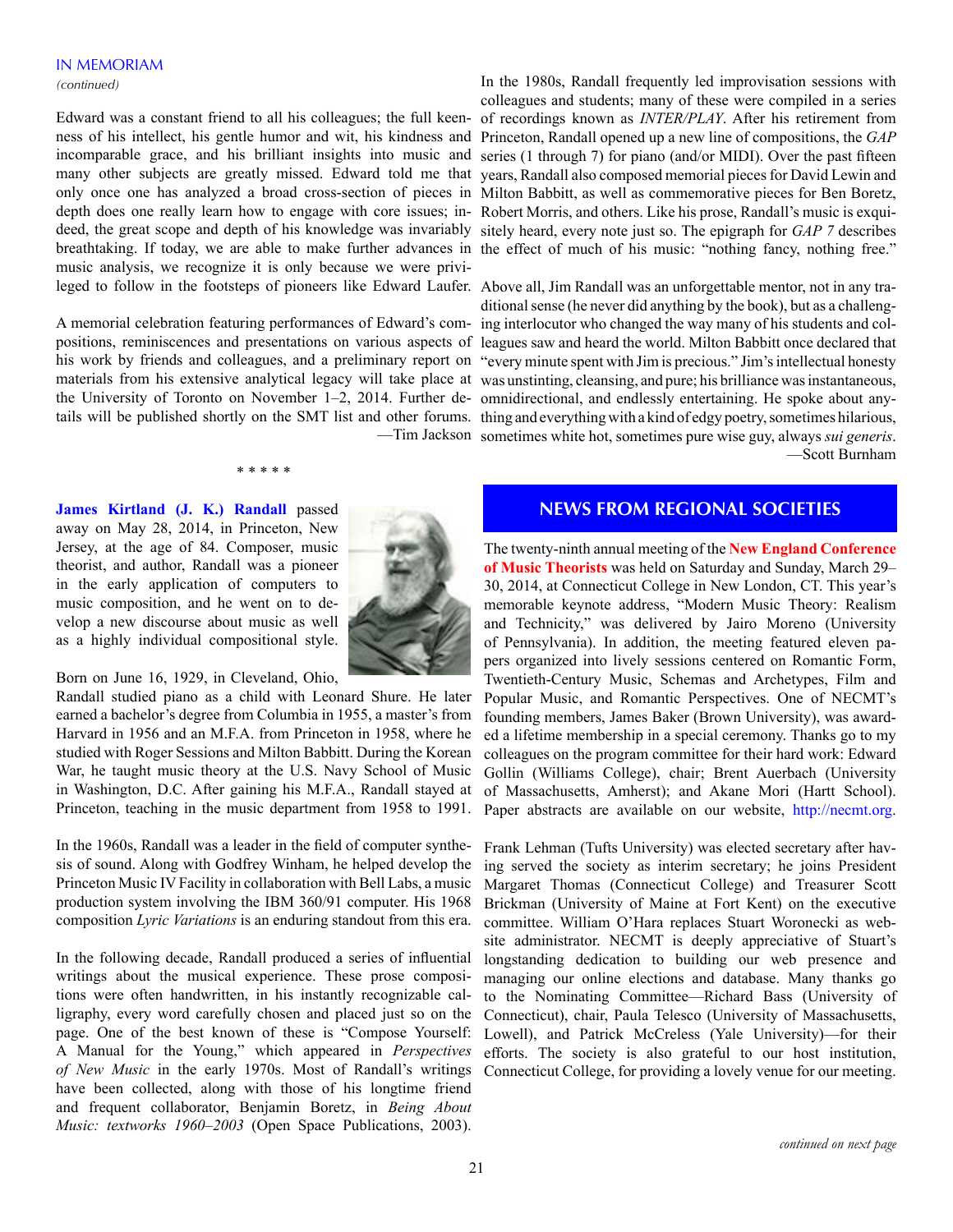## NEWS FROM REGIONAL SOCIETIES *(continued)* **REGIONAL AND AFFILIATE**

Planning is underway our thirtieth meeting, which will be held April 24–25, 2015, at Boston University, with Jason Yust serving as local arrangements chair. Deborah Burton (Boston University) will chair the Program Committee, which will also include Garrett Michaelson (University of Massachusetts, Lowell) and Jonathan Guez (Yale University). —Margaret Thomas

\* \* \* \* \*

**Music Theory Midwest's** twenty-fifth annual conference was held April 25–26, 2014, at Lawrence Conservatory in Appleton, Wisconsin. Approximately sixty-five registered members of MTMW were in attendance. Ian Bates (Lawrence Conservatory) managed local arrangements for this conference. Arnie Cox (Oberlin College-Conservatory) chaired the program committee, which included Matthew Arndt (University of Iowa); James Bungert (University of Wisconsin); Johanna Devaney (The Ohio State University); Karen Fournier (University of Michigan); Roman Ivanovitch (Indiana University); Catherine Losada (Cincinnati College-Conservatory of Music), *ex-officio* as MTMW President; and Brad Osborn (University of Kansas). The program of thirty-three presentations ran the gamut of theoretical and analytical topics, reflecting the diversity of interests that has come to characterize MTMW's conferences in recent years. The keynote address, "Poetry into Song: the German Lied Launches a Century," was delivered by Deborah Stein (New England Conservatory).

The Arthur J. Komar Award for the outstanding paper delivered by a student was awarded to Eloise Boisjoli (University of Texas at Austin) for "Defining Sensibility: A Topical World in the Slow Movements of Haydn's String Quartets." Special mention was also awarded to Olga Sanchez-Kisielewska (Northwestern University) for "Tonal Relations and Spiritual Meanings in Beethoven's 1814 Fidelio." John Cuciurean (University of Western Ontario) chaired the Komar Award Committee, which included Daphne Tan (Indiana University), Bob Cook (University of Iowa), and Sarah Ellis (University of Oklahoma).

The conference was preceded by MTMW's fourth annual pre-conference workshop. Nicole Biamonte (McGill University) led a group of graduate students and faculty in an exploration of this year's topic, "Rhythm, Meter, and Hypermeter in Pop-Rock Music."

Congratulations go to newly elected officers: Secretary Melissa Hoag (Oakland University), Area II Representative Daphne Tan (Indiana University), Area IV Representative Sarah Ellis (University of Oklahoma), and Student Representative for Areas I and III Cecilia Stevens (University of Minnesota). The following officers will continue for another year: President Catherine Losada (Cincinnati College-Conservatory of Music), Treasurer Nora Engebretsen (Bowling Green State University), Area I Representative Aleksandra Vojcic (University of Michigan), Area III Representative Victoria Malawey (Macalester College), and Student Representative for Areas II and IV Sarah Iker (University of Chicago). Many thanks go to Karl Braunschweig (Wayne State University) for chairing the nominating committee, and to the other members of the committee, Hali Fieldman (UMKC) and Sigrun Heinzelmann (Oberlin College-Conservatory).

Also noteworthy at the 2014 meeting was an approved change in the bylaws to include regions in Canada in our society. Area I of our society will now include Kentucky, Michigan, Ohio, and Western Ontario (from Toronto to the west), and Area III will now include Iowa, Minnesota, Nebraska, North Dakota, South Dakota, and Manitoba. We look forward to welcoming our colleagues officially at the 2015 Annual Meeting.

Our next annual meeting will take place at Oakland University in Rochester, Michigan. Elizabeth Margulis (University of Arkansas) will chair the program committee.

MTMW draws its officers and executive board from the Great Lakes, Great Plains states,

*continued on next page*

# **THEORY SOCIETY CONTACTS**

*For links to all Regional and Affiliate Societies, please visit [http://societymusictheory.org/societ]( http://societymusictheory.org/societies/regional )[ies/regional]( http://societymusictheory.org/societies/regional )* 

**Canadian University Music Society** Lynn Cavanagh [lynn.cavanagh@uregina.ca](mailto:lynn.cavanagh%40uregina.ca%20?subject=)

# **Columbia Music Scholarship Conference**

[www.columbia.edu/cu/cmsc](www.columbia.edu/cu/cmsc )

# **CUNY Graduate Students in Music**

[nperley@gc.cuny.edu](mailto:nperley%40gc.cuny.edu?subject=)

# **Music Theory and Musicology at CCM**

Steven D. Matthews [steven.d.matthews@gmail.com](mailto:steven.d.matthews%40gmail.com?subject=)

# **Music Theory Society at Florida State University**

Jordan Klein jlk12e[@fsu.edu](mailto:apg09d%40fsu.edu%20%20?subject=)  [fsumts.wikidot.com](fsumts.wikidot.com )

# **GAMMA–UT**

http://music.unt.edu/mhte/gamu[t](mailto:gamma-ut%40austin.utexas.edu%20?subject=)

# **Indiana University Graduate**

**Theory Association** Ryan Taycher ryantaycher@gmail.com

# **McGill Music Graduate Students' Society**

[mgss.pgss@music.mcgill.ca](mailto:mgss.pgss%40music.mcgill.ca%20?subject=)

# **Michigan Interdisciplinary Music Society**

Michael Mauskapf [mauskapf@umich.edu](mailto:mauskapf%40umich.edu?subject=)

# **Midwest Graduate Music Consortium** Duncan Schultz

dcschultz@gmail.com

# **Music Theory Society of the Mid-Atlantic** Rachel Bergman

George Mason University [rbergman@gmu.edu](mailto:rbergman%40gmu.edu%20?subject=)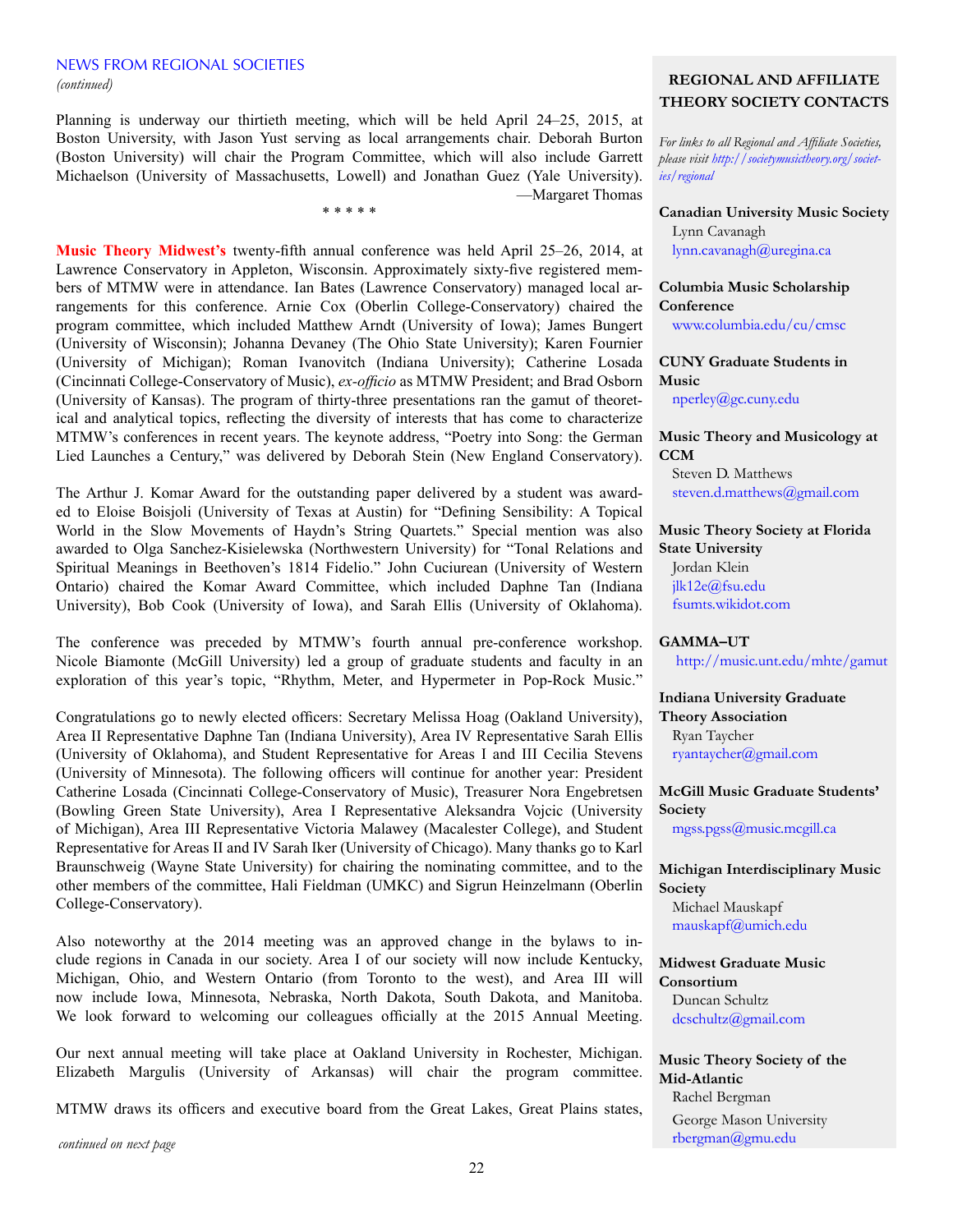# NEWS FROM REGIONAL SOCIETIES

*(continued)*

# **REGIONAL AND AFFILIATE THEORY SOCIETY CONTACTS** *(continued)*

**Music Theory Midwest** Melissa Hoag Oakland University [hoag@oakland.edu](mailto:hoag%40oakland.edu%20?subject=)

# **Music Theory Society of New York State**

William Marvin Eastman School of Music wmarvi[n@esm.rochester.edu](mailto:jdunsby%40esm.rochester.edu%20?subject=)

**Music Theory Southeast** Danny Jenkins jenkins.danny@gmail.com

# **New England Conference of Music Theorists** Midge Thomas

Connecticut College metho@conncoll.edu

# **Oklahoma Theory Round Table** Sarah Ellis University of Oklahoma

sj[r@ou.edu](mailto:kstephenson%40ou.edu%20?subject=)

# **Rocky Mountain Society for Music Theory**

Carissa Reddick University of Northern Colorado Carissa.Reddick@unco.edu

# **South Central Society for Music Theory**

Douglas Rust University of Southern Mississippi douglas.rust@usm.ed[u](mailto:atheisen%40mhc.edu%20?subject=)

**Texas Society for Music Theory** Graham Hunt University of Texas at Arlington [gghunt@uta.edu](mailto:gghunt%40uta.edu%20?subject=)

**West Coast Conference of Music Theory and Analysis** Jack F. Boss University of Oregon [jfboss@uoregon.edu](mailto:jfboss%40uoregon.edu%20?subject=)

**Western Ontario Graduate Student Symposium** Laura Cooke [lcooke2@uwo.ca](mailto:lcooke2%40uwo.ca?subject=)

and Midwestern Canadian provinces. Anyone from the area interested in participating more actively as an officer or committee member is encouraged to volunteer by contacting Catherine Losada at  $losadacc@ucmail.uc.edu$ . MTMW welcomes members from all geographic areas. More information can be found at our web site: [www.mtmw.org.](www.mtmw.org) —Melissa Hoag \* \* \* \* \*

**Music Theory Southeast** (**MTSE**) held its annual meeting March 21–22, 2014, at the University of South Florida in Tampa, FL. The program committee, chaired by Guy Capuzzo (University of North Carolina–Greensboro), included Ya-Hui Cheng (Fort Valley State University), Bryn Hughes (University of Miami), Robert Kelley (Lander University), Judith Ofcarcik (Fort Hays State University), and Matthew R. Shaftel (Florida State University, ex officio). In addition to the eighteen interesting and diverse papers, the program included a concert by members of the society, a Graduate Student Workshop on narrative led by Joseph Kraus (Florida State University), and a keynote address by Poundie Burstein (Hunter College and the Graduate Center, CUNY). The Best Student Paper Award was awarded to Joshua Mills (Florida State University) for his paper, "Partimenti, Imitatio, and Exempla: Exploring (and Applying) the Pedagogical Parallels between Rhetoric and Composition." Jill Brasky (University of South Florida) did a fantastic job with local arrangements.

The next annual meeting will take place March 27–28, 2015, at East Carolina University in Greenville, NC, to coincide with the University's new music festival. Mark Richardson will serve as local arrangements chair. The program chair will be John McKay (University of South Carolina).

MTSE draws its officers from Florida, Georgia, South Carolina, North Carolina, Virginia, and West Virginia, but the Society welcomes members from all geographic areas. Current officers are Gabe Fankhauser (University of North Georgia), president; Bryn Hughes (University of Miami), treasurer; J. Daniel Jenkins (University of South Carolina), secretary; Rebecca Simpson-Litke (University of Georgia) and Alan Theisen (Mars Hill College), members-atlarge. Please visit our website at<http://mtd.uncg.edu/mtse/>

\* \* \* \* \*

—J. Daniel Jenkins

The **Texas Society for Music Theory** held its thirty-sixth annual meeting on March 7–8, 2014, at the University of Texas at San Antonio. Jennifer Beavers coordinated local arrangements. This year marked the third consecutive year of a record-high number of paper submissions. Our keynote address, "Poet's, Composer's, and Performer's Love: Another Take on Cone's Personae," was given by Peter Kaminsky (University of Connecticut). In addition to the keynote address, there were five paper sessions: "19th-Century Aesthetics, Agency, and Embodiment," "Metric Analysis," "18th- and 19th-Century Form," "Harmony and Counterpoint," and "Brahms." There was also a special pedagogical presentation: "Building Bridges: Music Theory from High School to College," a panel discussion organized by the TSMT Pedagogy Committee, chaired by Blaise Ferrandino. The panel consisted of three university theory faculty members and two high-school teachers.

The Herbert Colvin Award for best student presentation was given to Stuart Duncan (Yale University) for his paper "Large-Scale Metric Conflict in the Early Vocal Music of Benjamin Britten." The program selection committee consisted of Cynthia Gonzales (Texas State University), David Forrest (Texas Tech University), Stacey Davis (University of Texas at San Antonio), and Charles Leinberger (University of Texas at El Paso.)

The 2015 meeting will be held at the University of Texas at El Paso on February 27–28. Local arrangements will be coordinated by Charles Leinberger. The call for papers will be transmitted via the usual media in the fall.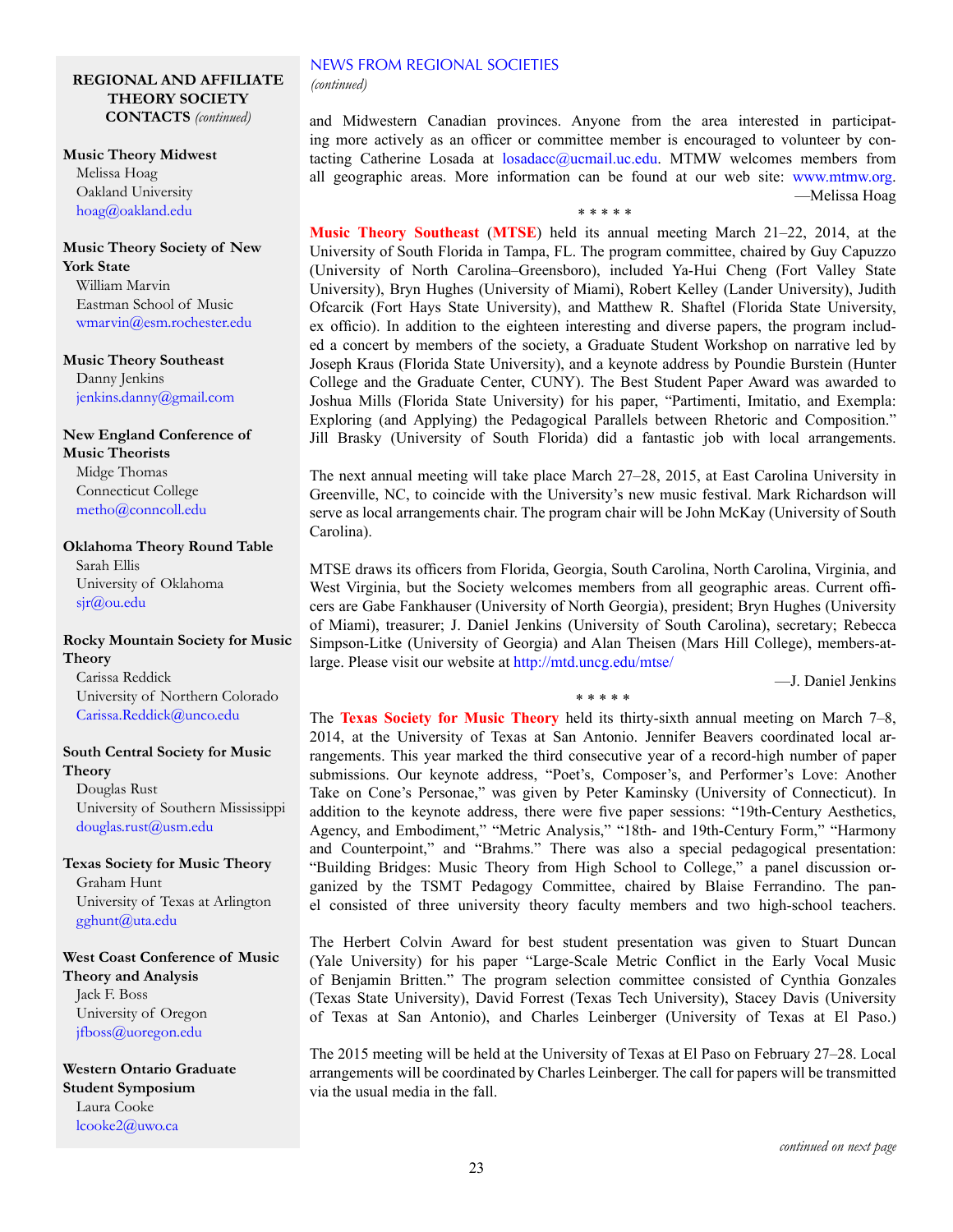### NEWS FROM REGIONAL SOCIETIES *(continued)*

Texas at El Paso), Kevin Clifton (Sam Houston State University), Gardiner (Ole Miss), for hosting this memorable conference. Blaise Ferrandino (Texas Christian University), and Sarah Sarver

For additional information about TSMT, please contact voting on minor changes to our bylaws. The Society is grateful to Graham Hunt: University of Texas at Arlington, School of Matt Steinbron (University of Louisiana–Lafayette) for his help Music, Box 19105, Arlington, TX, 76019. Phone: 817-272- in securing nominations and preparing bylaw changes that helped 2446. E-mail: [gghunt@uta.edu.](gghunt%40uta.edu) The TSMT website, main- our 2014 business meeting to run smoothly. Our thanks also extained by Philip Baczewski, is located at <http://tsmt.unt.edu/>. tend to Jeffrey Perry (Louisiana State University) for his valuable

\* \* \* \* \*

The **Rocky Mountain Society for Music Theory** held its annual meeting at Arizona State University in Tempe, AZ, on April 4–5, 2014. The conference featured twenty-two papers on diverse topyear, resulting in a competitive and highly successful conference. This year's meeting featured a plenary session that included papers by members of RMSMT, the Rocky Mountain Chapter of AMS, and the Southwest Chapter of SEM, as well as a keynote address by Beth Levy (University of California, Davis), winner of AMS's The **Music Theory Society of New York State** (**MTSNYS**) met on annual Music in American Culture Award for her book Frontier Figures: American Music and the Mythology of the American West. Special thanks go to Amy Holbrook and Ellon Carpenter, both of Arizona State University, for their local organization of the conference. Thanks also go to members of the program committee: Ellon Carpenter, Don Traut (University of Arizona), and Keith Waters (University of Colorado–Boulder). The Society is Problem of Completeness in Milton Babbitt's Music and Thought." delighted to congratulate two winners of the Best Student Paper Award: Scott Schumann (University of Texas at Austin) for his Volume 37–38 of *Theory and Practice* (2012–2013) is available, paper "Distorted Topics in Stravinsky's Violin Concerto, Mvt. 1 [1931]," and Gabriel Venegas (University of Arizona) for his paper "Formal Reinterpretation in Schubert's Works for Piano Solo."

Our 2015 conference will take place next spring at Colorado State University in Fort Collins, CO, in conjunction with the [ca.edu/music/mtsnys/2015\\_call.html](http://www.ithaca.edu/music/mtsnys/2015_call.html), with a submission deadline Rocky Mountain Chapter of the AMS and the Southwest Chapter of October 1. The program committee is Philip Stoecker (Hofstra of SEM. Carissa Reddick (University of Northern Colorado) University), chair; William Marvin (ex officio, Eastman School of will serve as president and chair of the program committee, Music); Robert Hasegawa (McGill University); Philip Lambert joined by Michael Chikinda (University of Utah), Richard (Baruch College, CUNY); and Deborah Rifkin (Ithaca College). Hermann (University of New Mexico), and Boyd Pomeroy (University of Arizona). Michael Chikinda will also serve as The officers for MTSNYS 2014–15 are: William Marvin (Eastman —Carissa Reddick

\* \* \* \* \*

The **South-Central Society for Music Theory** held its 2014 annual meeting at the University of Mississippi from March 28–29. This year's winner for best paper delivered by a graduate student at an

Current TSMT officers are: Graham Hunt (University of Texas gram committee for this meeting, which included Howard Keever at Arlington), president; Peter Martens (Texas Tech University) (William Carey University), James Sobaskie (Mississippi State president-elect; Philip Baczewski (University of North Texas), University) and Thomas Couvillon (Eastern Kentucky University). secretary; and Andrew Davis (University of Houston), treasur-The Society is grateful to the University of Mississippi and to our er. These officers, along with Charles Leinberger (University of local arrangements chairs, John Latartara (Ole Miss) and Michael annual meeting went to Joseph Chi-Sing Siu (Eastman) for his paper "Hypermetrical Shift in Haydn's Late Monothematic Sonatas." Danny Beard (University of Southern Mississippi) chaired the pro-

(Oklahoma City University), comprise the executive board. SCSMT President Jeffrey Yunek (Kennesaw State University) was —Graham Hunt assistance with the society's website and e-mail discussion group. reelected this year at a business meeting that also included some Douglas Rust (University of Southern Mississippi) will continue to serve as secretary and Joseph Brumbeloe (University of Southern Mississippi) will continue to serve as treasurer to the society.

ics; the number of proposal submissions increased to fifty-two this Loyola University (New Orleans) with a keynote address by Steven Our next annual meeting will be held on March 27–28, 2015, at Rings (University of Chicago).

\* \* \* \* \*

—Douglas Rust

April 5–6, 2014, at New York University, with Panayotis Mavromatis and Sarah Marlowe as local hosts. Severine Neff (University of North Carolina at Chapel Hill) gave the keynote address: "How Not to Hear The Rite of Spring: Schoenberg's Theories, Leibowitz's Recording." The Patricia Carpenter Award for best graduate student paper goes to Zachary Bernstein (CUNY Graduate Center) for "The

and Volume 39 (2014) is currently in production.

The 2015 meeting will take place at Binghamton University, SUNY, on April 11–12, with Christopher Bartlette in charge of local arrangements. The Call for Papers is posted on our website[,http://www.itha-](http://www.ithaca.edu/music/mtsnys/2015_call.html)

president-elect. Further details and a call for papers will be School of Music), president; Howard Cinnamon (Hofstra University), posted to our NEW website at <http://www.unco.edu/rmsmt>. vice president; Rebecca Jemian (University of Louisville), secretary; and David Sommerville (Ithaca College), treasurer. Board members are: Christopher Bartlette (Binghamton University, SUNY), Charity Lofthouse (Hobart and William Smith Colleges), Sarah Marlowe (New York University), and Peter Silberman (Ithaca College). – William Marvin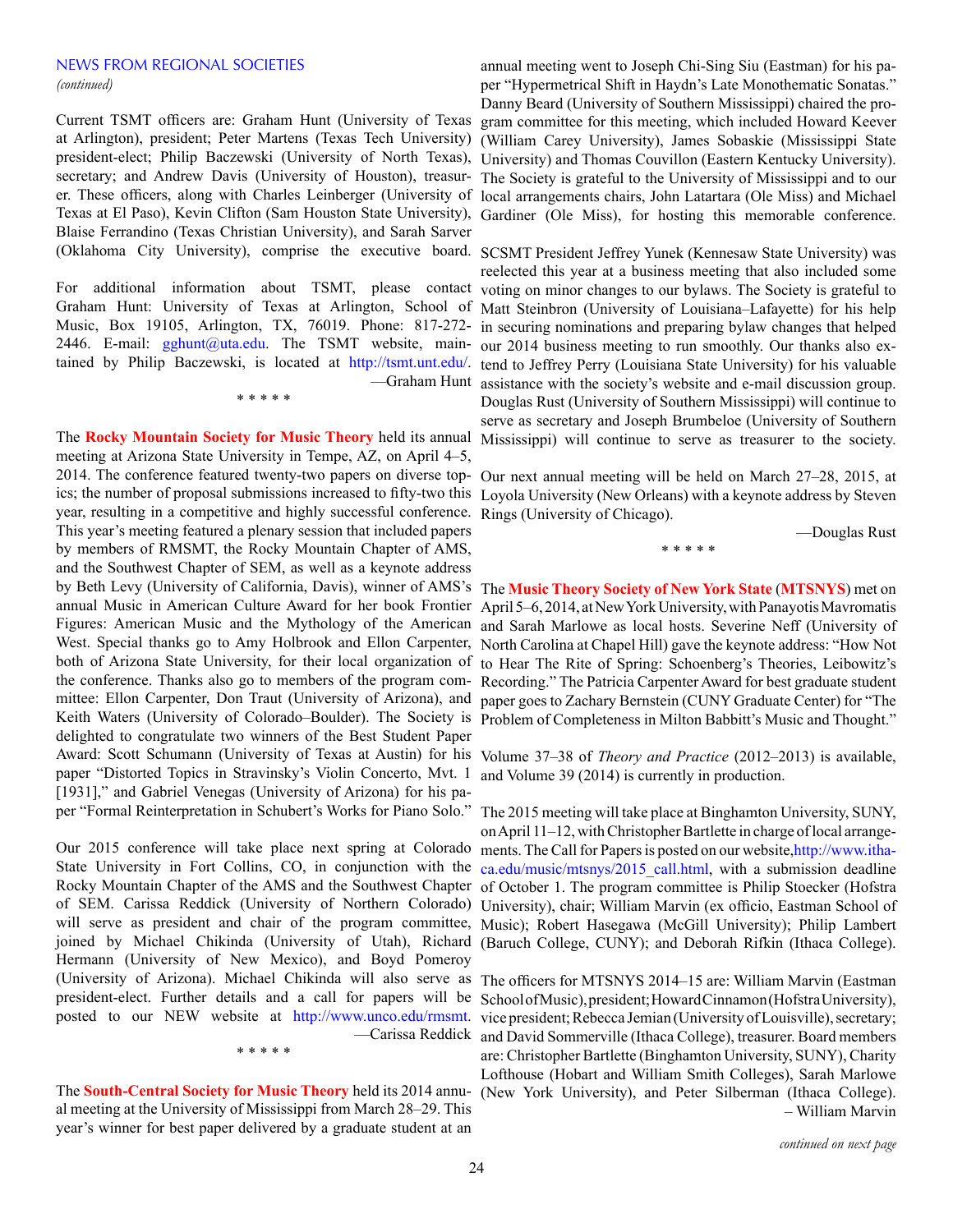# NEWS FROM REGIONAL SOCIETIES *(continued)*

The **West Coast Conference of Music Theory and Analysis** held

our annual meeting at the University of Utah from March 28–30, 2014. The weekend was full of lively discussions and debates on a wide variety of topics, with a focus on post-second-world-war approaches to serial music. Christoph Neidhöfer gave the keynote address on "Serial Poetics in Post-War Italy: What the Sources Don't Say," and his paper was followed by a session that explored the music of Dallapiccola, Davidovsky, Martino, and Mamlok. Other topics considered were fourteenth-century music analysis; Ligeti, Rihm, and Carter; jazz; the music of Queen; narrative; ancient music theory; transformational theory; and interval cycles.

We revived our old tradition of the post-conference field trip, and several of us traveled by bus to Snowbird Ski Resort, where we sipped hot chocolate and discussed musical and other topics while a blizzard raged outside.

We are still searching for a venue for next year's meeting; we are hopeful for a location in Southern California or the Bay Area. Any institutions that would be willing to host the annual meeting are encouraged to contact me. A decision will be made sometime during October.

As always, the West Coast Conference welcomes new members, especially those from schools in our region (or neighboring ones) that haven't participated in the past. Dues are quite inexpensive, \$5 for students and \$10 for regular, and can be sent to: Bruce Quaglia, School of Music, University of Utah, 1375 E. Presidents Circle, Salt Lake City, UT, 84112- 0030. If you have questions or comments about our annual meeting, contact me at [jfboss@uoregon.edu](mailto:jfboss%40uoregon.edu?subject=) or School of Music and Dance, 1225 University of Oregon, Eugene, OR, 97403-1225. —Jack Boss

# **GRADUATE STUDENT ORGANIZATIONS**

The **Music Theory Society at Florida State University** successfully conducted its thirty-first annual Music Theory Forum on January 18th, 2014. Professor David Neumeyer (University of Texas at Austin) gave the keynote address entitled "Bach Preludes as Topic and Trope: On the Dialectic of Sound and Image in Film." Many thanks to all of the officers for the 2013–14 academic year who helped make this event possible: Gillian Robertson, president; Cara Stroud, vice president; Jeremy Robins, treasurer; Jordan Klein, secretary; and Brian Jarvis and John Peterson, forum co-chairs. The thirty-second annual Music Theory Forum will be held on January 17, 2015, with keynote speaker Byron Almén (University of Texas at Austin). More detailed information will be posted soon on smt-announce and on our website: <fsumts.wikidot.com/>.

New Music Theory Society officers for the 2013–14 academic year include: Richard Lee, president; Micah Lomax, vice president; Jeremy Robins, treasurer; Daniel Tompkins, secretary; and Cara Stroud and Lewis Jeter, forum co-chairs.

For more information about the Music Theory Society or the Music Theory Forum, please e-mail [fsumts.forum@gmail.com.](mailto:fsumts.forum%40gmail.com?subject=) —Jordan Klein

\* \* \* \* \*

The **Graduate Theory Association of the Indiana University** Jacobs School of Music successfully conducted its twentieth annual Symposium on February 21–22, 2014. It featured a keynote by Andrew Mead entitled "Fuzzy Edges: Notes on Musical Interaction in the Music of Elliott Carter," and presentations by Christopher Brody ("Parametric Interaction in Tonal Repertoires: A Meta-Theory of Form and Structure") and Julian Hook ("Generic Sequences and the Generic Tonnetz"). Mead also led a graduate student workshop ("Thinking About Pitch and Rhythm in the Music of Elliott Carter") in which over a dozen graduate students participated.

The twenty-first annual Symposium will be held in February 2015. Please visit our website at [http://music.indiana.edu/](http://music.indiana.edu/departments/academic/music-theory/student-activity/index.shtml) [departments/academic/music-theory/student-activity/in](http://music.indiana.edu/departments/academic/music-theory/student-activity/index.shtml)[dex.shtml](http://music.indiana.edu/departments/academic/music-theory/student-activity/index.shtml) for future details, or contact the GTA president and conference chair, Nathan Blustein [\(gta@indiana.edu](mailto:gta%40indiana.edu?subject=)). —Craig Duke and Ryan Taycher

# **OTHER NEWS ITEMS**

The **Society for American Music** (<http://american-music.org>) will host its forty-first Annual Conference in , Sacramento, CA, on March 4–8 2015. Visit the SAM web site for details ([http://www.](http://www.american-music.org/conferences/Sacramento/index.php) [american-music.org/conferences/Sacramento/index.php](http://www.american-music.org/conferences/Sacramento/index.php)).

\* \* \* \* \* Call for Papers The Past, Present and Future of Public Musicology Westminster Choir College of Rider University January 30 – February 1, 2015 Abstract Deadline: September 1, 2014

To further research on how music scholars, performers, educators, journalists and industry professionals can engage the public, Westminster Choir College of Rider University in Princeton, New Jersey will host a three-day conference on public musicology from January 30 to February 1, 2015. We welcome individual paper, lecture-recital, panel, workshop and innovative-format proposals on any aspect of public musicology. Please find submission details at [http://publicmusicology.wordpress.com/.](http://publicmusicology.wordpress.com/)

\* \* \* \* \*

Call for Papers / Performances Contemporary Music Research Unit Department of Music, Goldsmiths, University of London February 20–22, 2015

The increasing growth of the field of Music and Politics has recently seen quite a few turns in Music Studies, materialized in articles, books, and journals. The natural tendency to themes such as